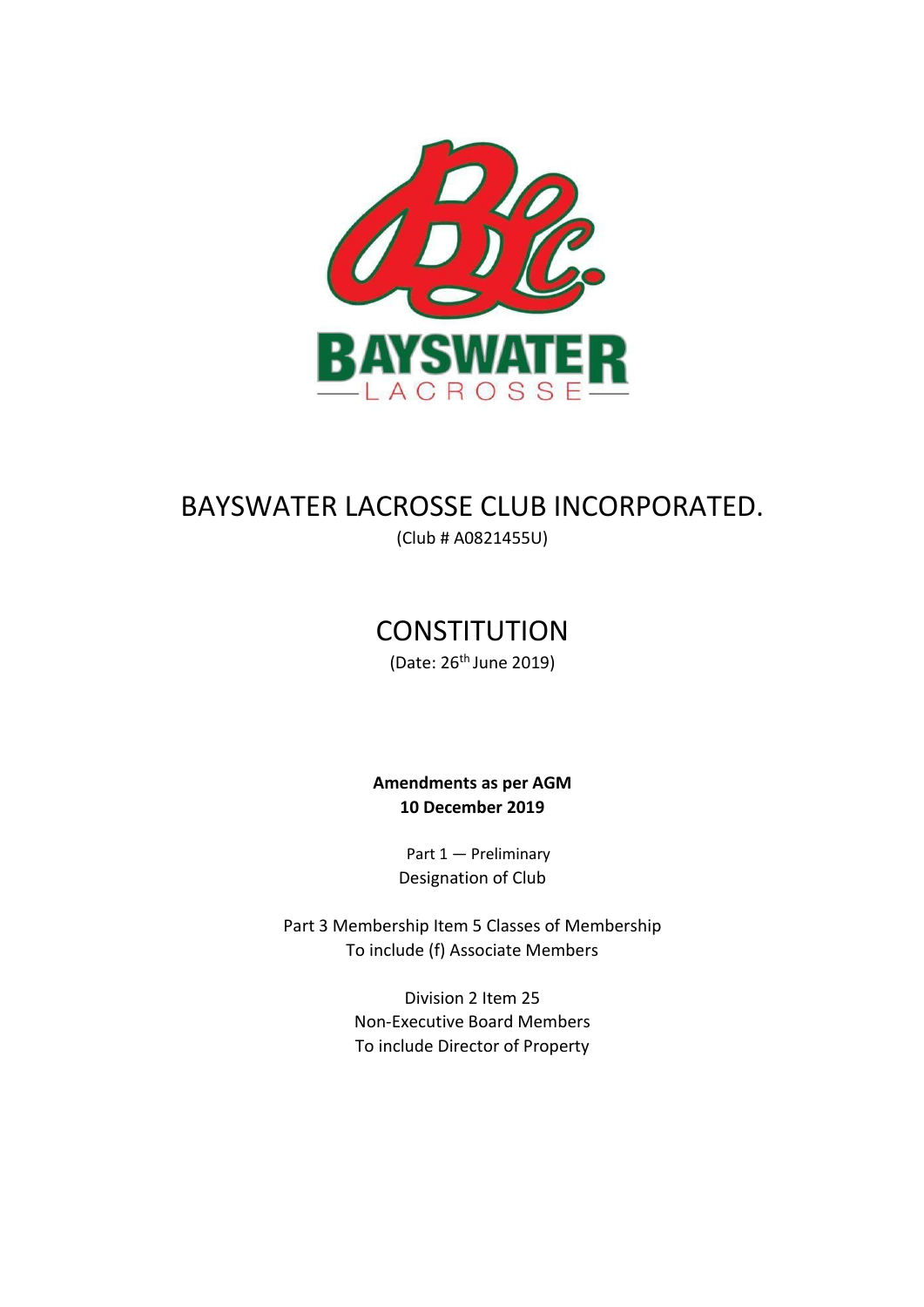## **CONTENTS**

#### **PART 1 — PRELIMINARY**

- 1. Objects
- 2. Terms used
- 3. Financial year

#### **PART 2 — CLUB TO BE NOT FOR PROFIT BODY**

1. Not-for-profit body

#### **PART 3 – MEMBERS**

#### *Division 1 — Membership*

- 1. Eligibility for membership
- 2. Applying for membership
- 3. Dealing with membership applications
- 4. Becoming a member
- 5. Classes of membership
- 6. Life Membership
- 7. When membership ceases
- 8. Resignation
- 9. Rights not transferable

#### *Division 2 — Membership fees*

10. Membership fees

#### *Division 3 – Register of Members*

11. Register of members

#### **PART 4 — DISCIPLINARY ACTION, DISPUTES AND MEDIATION**

#### *Division 1 — Term used*

12. Term used: member

#### *Division 2 — Disciplinary action*

- 13. Suspension or expulsion
- 14. Consequences of suspension

#### *Division 3 — Resolving disputes*

- 15. Terms used
- 16. Application of Division**.**
- 17. Parties to attempt to resolve dispute
- 18. How grievance procedure is started
- 19. Determination of dispute by Board
- 20. Application of Division
- 21. Appointment of mediator
- 22. Mediation process
- 23. If mediation results in decision to suspend or expel being revoked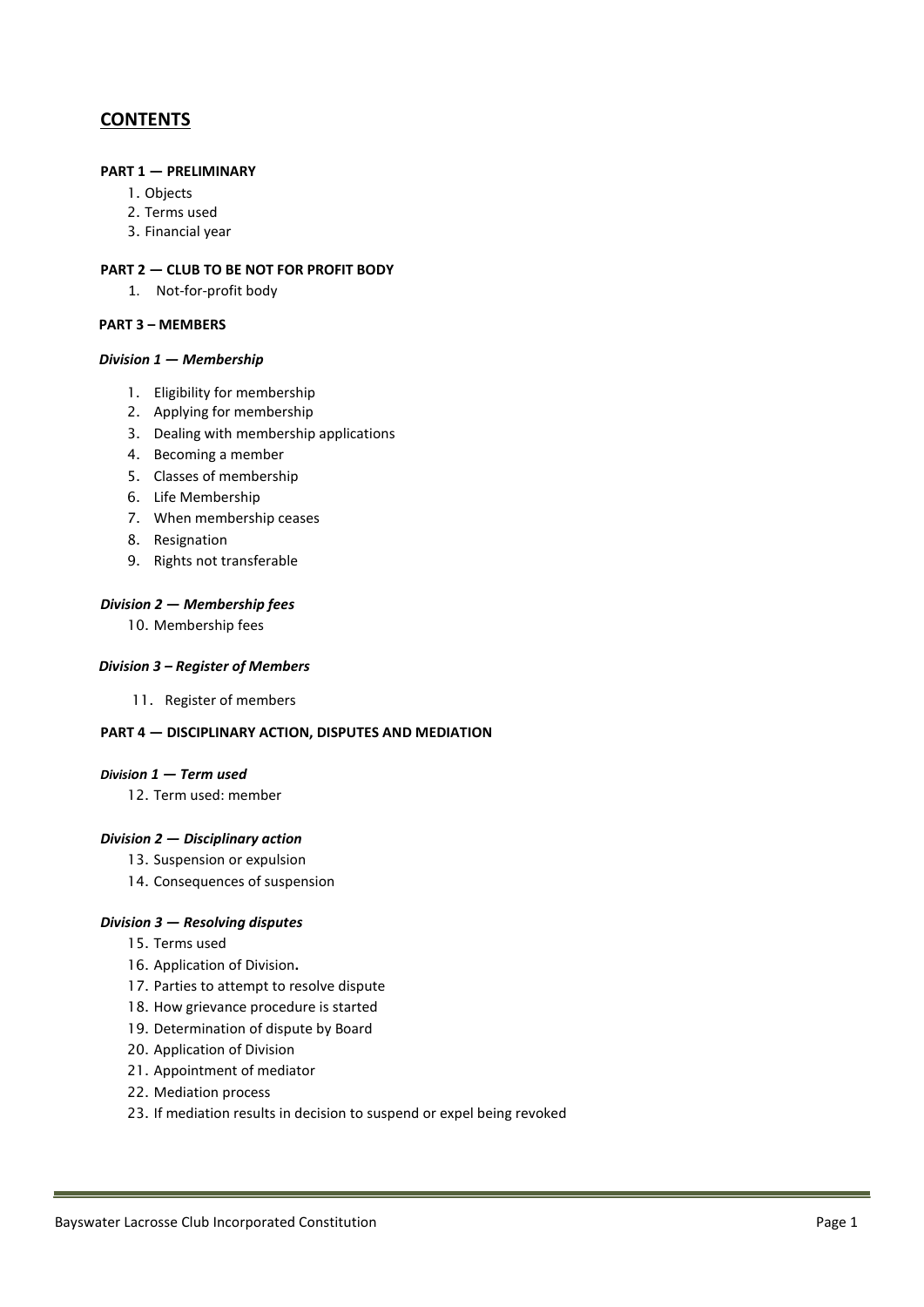#### **PART 5 — BOARD**

#### *Division 1 — Powers of Board*

24. Board

#### *Division 2 — Composition of Board and duties of members*

- 25. Board members
- 26. President
- 27. Vice President
- 28. Club Manager
- 29. Director of Finance

#### *Division 3 — Election of Board members and tenure of office*

- 30. How members become Board members
- 31. Nomination of Board members
- 32. Election of office holders
- 33. Term of office
- 34. Resignation and removal from office
- 35. When membership of Board ceases
- 36. Filling casual vacancies**.**
- 37. Validity of acts
- 38. Payments to Board members

#### *Division 4 — Board Meetings*

- 39. Board meetings
- 40. Notice of Board meetings
- 41. Procedure and order of business
- 42. Use of technology to be present at Board meetings
- 43. Quorum for Board meetings
- 44. Voting at Board meetings
- 45. Minutes of Board meetings

#### *Division 5 — Sub Committees and Subsidiary Offices*

- 46. Sub Committees and Subsidiary Offices
- 47. Delegation to Sub Committees and holders of subsidiary offices

#### **PART 6 — GENERAL MEETINGS OF CLUB**

- 48. Annual general meeting
- 49. Special general meetings**.**
- 50. Notice of general meetings
- 51. Proxies
- 52. Use of technology to be present at general meetings
- 53. Presiding member and quorum for general meetings
- 54. Adjournment of general meeting
- 55. Voting at general meeting
- 56. When special resolutions are required
- 57. Determining whether resolution carried
- 58. Minutes of general meeting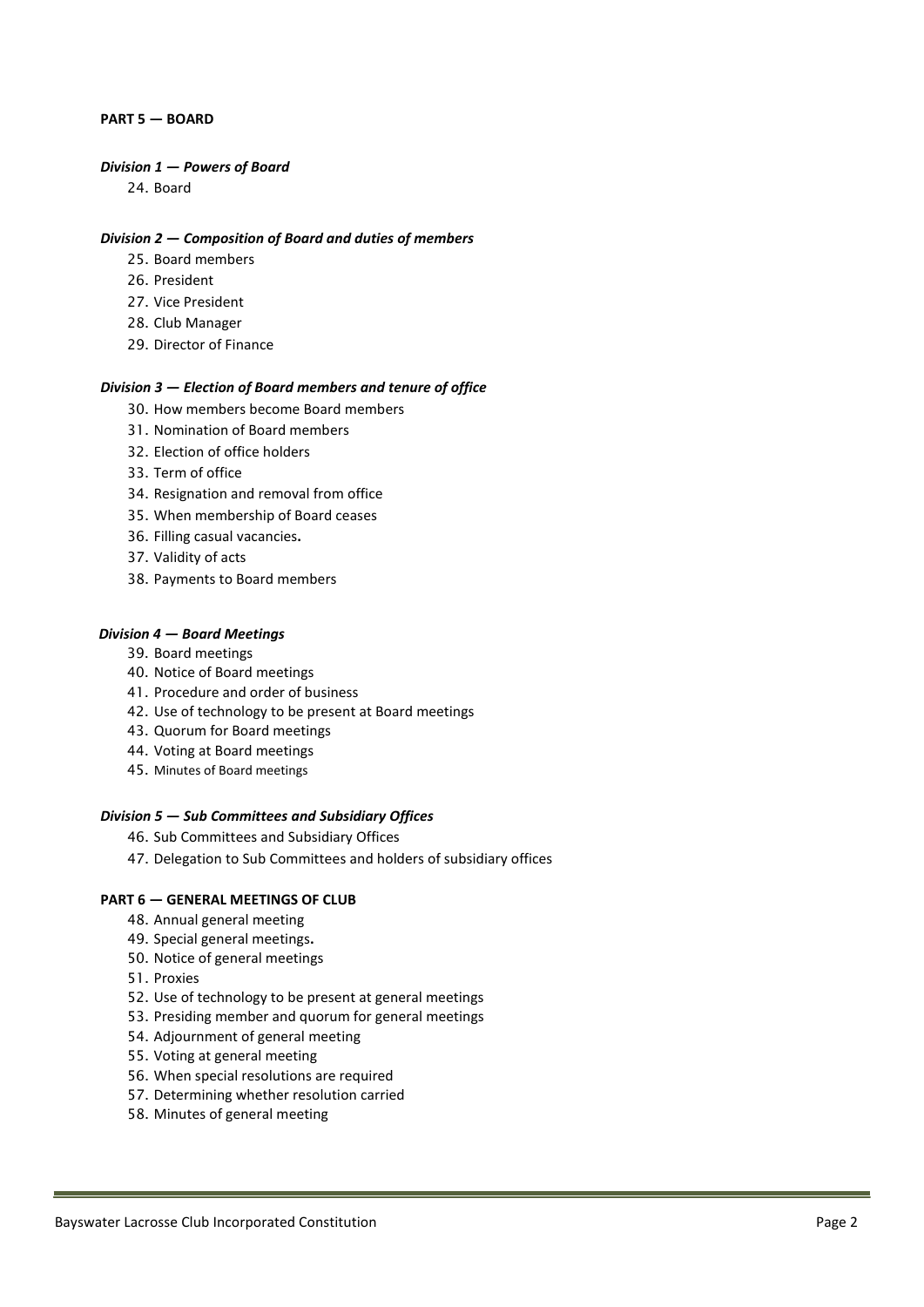#### **PART 7 — FINANCIAL MATTERS**

- 59. Source of funds
- 60. Control of funds
- 61. Financial statements and financial reports

#### **PART 8 — GENERAL MATTERS**

- 62. By-laws
- 63. Executing documents and common seal**.**
- 64. Giving notices to members
- 65. Custody of books and securities
- 66. Record of office holders
- 67. Inspection of records and documents
- 68. Publication by Board members of statements about Club business prohibited
- 69. Distribution of surplus property on cancellation of incorporation or winding up
- 70. Alteration of rules

## **PART 1 — PRELIMINARY**

"Designation – the name of the club shall be Bayswater Lacrosse Club Incorporated with the colours of red and green and a design as shall be determined by the committee"

#### *1. Objects*

The objects of the Bayswater Lacrosse Club Incorporated (Club) are-

- 1. to encourage, advance and promote the playing of the sport of lacrosse;
- 2. to facilitate the playing of lacrosse games in Western Australia and other national and international locations as deemed appropriate;
- 3. to affiliate with state, national and international governing bodies for the promotion and playing of lacrosse;
- 4. to provide a convivial environment for members to enjoy social interaction;
- 5. to affiliate with other organisations and associations with similar objectives in the promotion of the sport of lacrosse;
- 6. to deal with monies and assets of the club in such a manner as may be required for the proper conduct of the club;
- 7. to purchase, sell, assign, lease, borrow, mortgage, hire or otherwise acquire or dispose of personal or real property for the purposes of the club;
- 8. to do such acts or things as may be necessary for proper conduct of the Club;

#### *2. Rules*

In these rules, unless the contrary intention appears —

*Act* means the *Associations Incorporation Act (2015)*;

*Club* means the incorporated Bayswater Lacrosse Club to which these rules apply;

*Club Manager* means the Board member holding office as the Manager of the Club;

*Books*, of the Club, includes the following —

(a) a register;

(b) financial records, financial statements or financial reports, however compiled, recorded or stored;

- (c) a document;
- (d) any other record of information;

*By-laws* mean by-laws made by the Club under rule 62;

*President* means the Board member holding office as the president of the Club;

*Commissioner* means the person for the time being designated as the Commissioner under section 153 of the Act; *Board* means the management Board of the Club;

*Board meeting* means a meeting of the Board;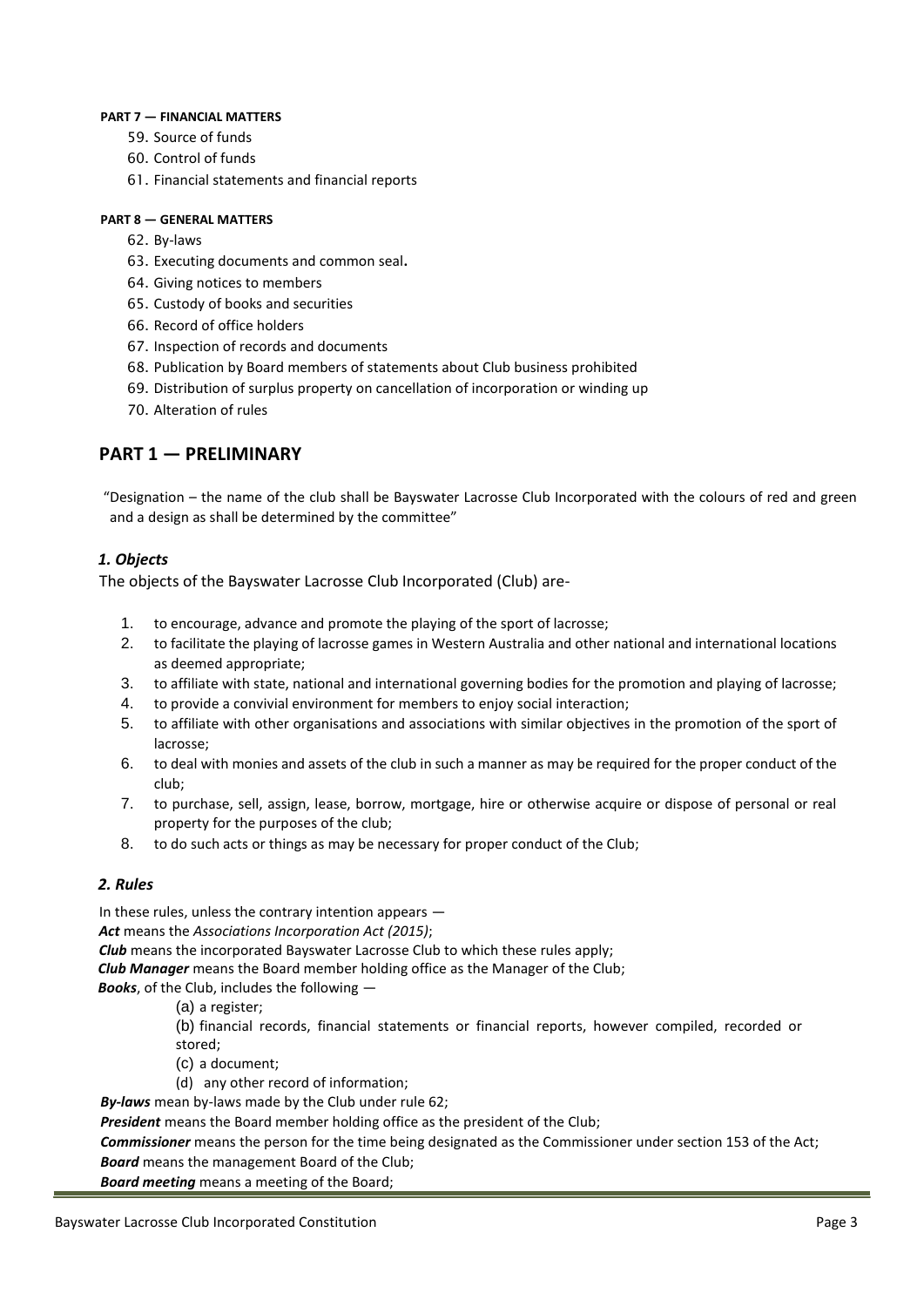*Board member* means a member of the Board in rule 25 (1);

*Executive Board member* means an office holder of the Club under rule 25(1) (a);

*Financial records* include —

(a) invoices, receipts, orders for the payment of money, bills of exchange, cheques, promissory notes and vouchers; and

- (b) documents of prime entry; and
- (c) working papers and other documents needed to explain
	- (i) the methods by which financial statements are prepared; and
	- (ii) adjustments to be made in preparing financial statements;

*Financial report*, of a tier 2 Club or a tier 3 Club, has the meaning given in section 63 of the Act;

*Financial statements* means the financial statements in relation to the Club required under Part 5 Division 3 of the Act;

*Financial year*, of the Club, has the meaning given in rule 3;

*General meeting*, of the Club, means a meeting of the Club that all members are entitled to receive notice of and to attend;

*Governing Bodies*, means Lacrosse Western Australia (LWA), Australian Lacrosse Association (ALA), World Lacrosse *Member,* means a person (including a body corporate) who is an ordinary member of the Club;

*Non-executive Board Member,* means an office holder of the club under rule 25(1) (b)

*Ordinary member,* means a member with the rights referred to in rule 5(1) and 5(2);

*Register of members* means the register of members referred to in section 53 of the Act;

*Rules* mean these rules of the Club, as in force for the time being;

*Special general meeting* means a general meeting of the Club other than the annual general meeting;

*Special resolution* means a resolution passed by the members at a general meeting in accordance with section 51 of the Act;

*Sub-committee* means a sub-committee appointed by the Board under rule 46(1) (a);

*tier 1 Club* means an incorporated Club to which section 64(1) of the Act applies;

*tier 2 Club* means an incorporated Club to which section 64(2) of the Act applies;

*tier 3 Club* means an incorporated Club to which section 64(3) of the Act applies;

*Director of Finance* means the Board member holding office as the finance director of the Club.

#### *3. Financial year*

- (1) The financial year of the Club coincides with the period  $1<sup>st</sup>$  November to 31<sup>st</sup> October each year and is the period notified to the Commissioner under section 7(4) (e) or, if relevant, section 29(5) (e) of the Act.
- (2) Each subsequent financial year of the Club is the period of 12 months commencing at the termination of the first financial year or the anniversary of that termination.

## **PART 2 — CLUB TO BE NOT FOR PROFIT BODY**

#### *1. Not-for-profit body*

- (1) The property and income of the Club must be applied solely towards the promotion of the objects or purposes of the Club and no part of that property or income may be paid or otherwise distributed, directly or indirectly, to any member, except in good faith in the promotion of those objects or purposes.
- (2) A payment may be made to a member out of the funds of the Club only if it is authorised under sub rule (3).
- (3) A payment to a member out of the funds of the Club is authorised if it is  $-$ 
	- (a) the payment in good faith to the member as reasonable remuneration for any services provided to the Club, or for goods supplied to the Club, in the ordinary course of business; or
	- (b) the payment of interest, on money borrowed by the Club from the member, at a rate not greater than the cash rate published from time to time by the Reserve Bank of Australia; or
	- (c) the payment of reasonable rent to the member for premises leased by the member to the Club; or
	- (d) The reimbursement of reasonable expenses properly incurred by the member on behalf of the Club.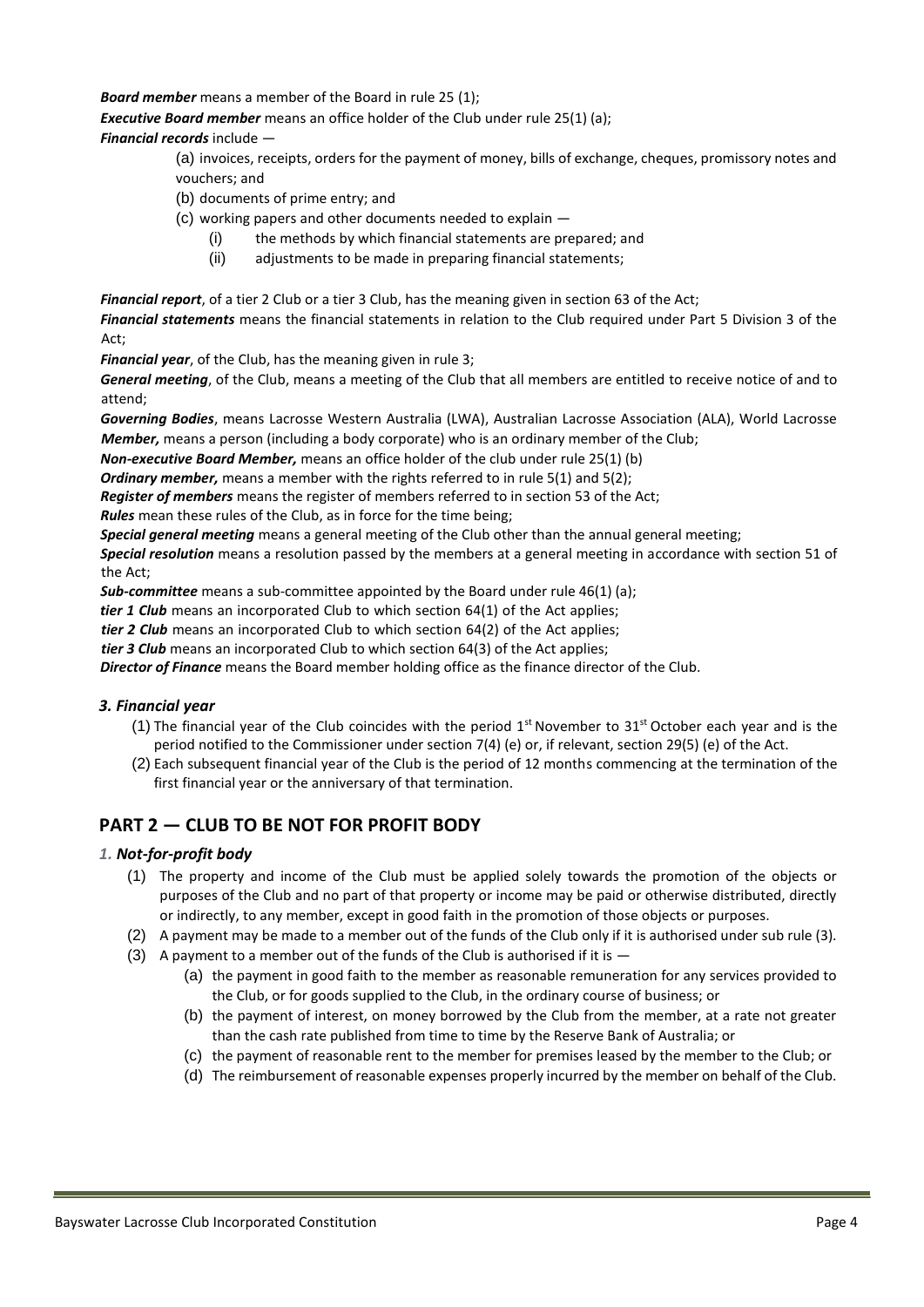## **PART 3 - MEMBERS**

#### **Division 1 — Membership**

#### 1. *Eligibility for membership*

- (2) Any person who supports the object of the Club is eligible to apply to become a member.
- (3) An individual who has not reached the age of 18 years is not eligible to apply for a class of membership that confers full voting rights.

#### **2.** *Applying for membership*

- (1) A person who wants to become a member must apply in writing to the Club by completing the Club's Membership Application.
- (2) The Membership Application must be fully completed, signed and dated by the applicant.
- (3) The applicant must specify in the application the class of membership, to which the application relates.
- (4) Approval for the prospective members application will be required by two Executive Board Members prior to the prospective member being able to participate in any sporting activities.
- (5) The Board of the Club will be required to ratify any new membership application approved by the Club's Executive Board Members at the next scheduled Board Meeting.

#### **3***. Dealing with membership applications*

- (1) The Board must consider each application for membership of the Club and decide whether to accept or reject the application.
- (2) Subject to sub rule (3), the Board must consider applications in the order in which they are received by the Club.
- (3) The Board may delay its consideration of an application if the Board considers that any matter relating to the application needs to be clarified by the applicant or that the applicant needs to provide further information in support of the application.
- (4) The Board must not accept an application unless the applicant (a) is eligible under rule 1; and (b) has applied under rule 2.
- (5) The Board may reject an application even if the applicant (a) is eligible under rule 1; and (b) has applied under rule 2.
- (6) The Board must notify the applicant of the Board's decision to accept or reject the application as soon as practicable after making the decision.
- (7) If the Board rejects the application, the Board is not required to give the applicant its reasons for doing so.

#### *4. Becoming a member*

An applicant for membership of the Club becomes a member when —

- (a) the Board accepts the application; and
- (b) the applicant pays any membership fees payable to the Club under rule 10.

#### *5. Classes of membership*

- (1) The Club consists of ordinary members with individual membership classes set out under sub rule (2).
- (2) Ordinary membership consists of the following classes of membership
	- (a) junior members
	- (b) senior members
	- (c) life members
	- (d) social members
	- (e) honorary members
	- (f) associate members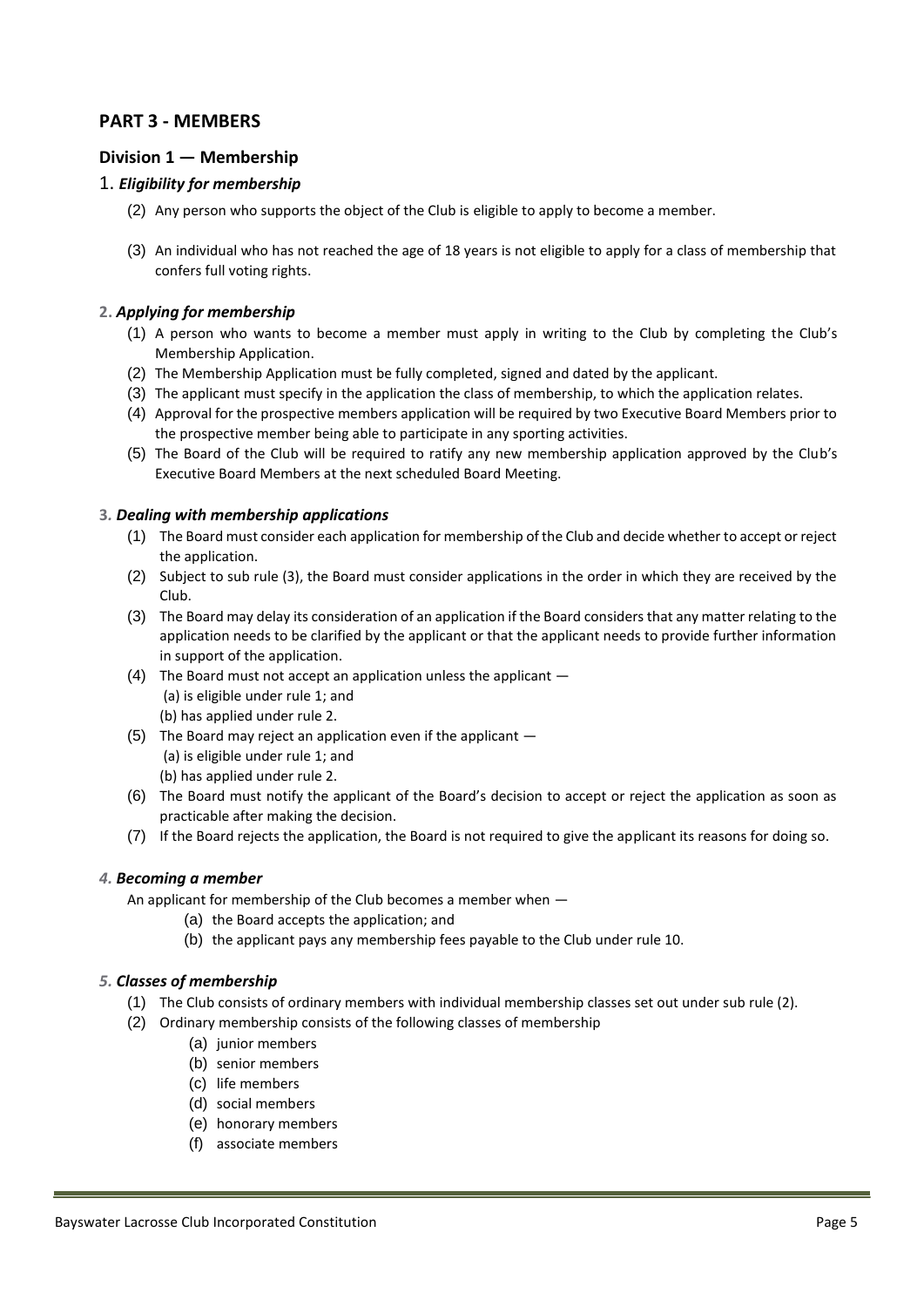Associate Members shall be classified as Parents/Guardians who have signed player registration form for their child and as such shall have full voting rights at Annual or Special General Meetings limited to one vote per family for each registered player.

- (3) A person or body corporate can only belong to one class of ordinary membership.
- (4) An ordinary member, other than a Junior Member under the age of 18, has full voting rights and any other rights conferred on members by these rules or approved by resolution at a general meeting or determined by the Board.
- (5) A junior member under the age of 18 has the rights referred to in sub rule (4) other than full voting rights.
- (6) The number of members of any class is not limited unless otherwise approved by resolution at a general meeting.

#### *6. Life membership*

- (1) Will be appointed in accordance with the procedures set out below in conjunction with the Life Member Qualifying Guidelines contained within the club by-laws;
	- (a) A life member must be nominated by a minimum of two (2) current members with reference to the Life Member Qualifying Guidelines contained within the club by-laws
	- (b) The board must be provided with a full written history and list of achievements of the nominee that satisfy the Member Qualifying Guidelines contained within the club by-laws by the members nominating them
	- (c) The nomination including the full written history and list achievements for the nominee must be provided at least 28 days prior to the scheduled Annual General Meeting for discussion by the board
	- (d) Any further information or clarification of the nomination sought by the board are to be addressed within a timely manner
	- (e) The Board will refer to the Life Member Qualifying Guidelines set out in the club by-laws and decide if the application for Life Membership is supported by a majority vote of the Board
	- (f) The Board must provide, to the membership, copies of the nomination and full written history and list of achievements prior to the commencement of the Annual General Meeting
	- (g) The nominee must receive a majority vote of at least two-thirds of members present at the Annual General Meeting by secret ballot.

#### (2) *Current Life and Future Life Members;*

- (a) Life Members so elected prior to the adoption of this Constitution shall retain that Life Membership.
- (b) Life Members carry all of the rights conferred to ordinary members of the club including voting rights.
- (c) All Life members shall be entitled to free membership of the club

#### *7. When membership ceases*

- (1) A person ceases to be a member when any of the following takes place  $-$ 
	- (a) for a member who is an individual, the individual dies;
	- (b) for a member who is a body corporate, the body corporate is wound up;
	- (c) the person resigns from the Club under rule 8;
	- (d) the person is expelled from the Club under rule 13;
	- (e) the person ceases to be a member under rule 10(4).
- (2) The Club Manager must keep a record, for at least one year after a person ceases to be a member, of —
	- (a) the date on which the person ceased to be a member; and
	- (b) the reason why the person ceased to be a member.

#### *8. Resignation*

- (1) A member may resign from membership of the Club by giving written notice of the resignation to the Club Manager.
- (2) The resignation takes effect  $-$ (a) when the Club Manager receives the notice; or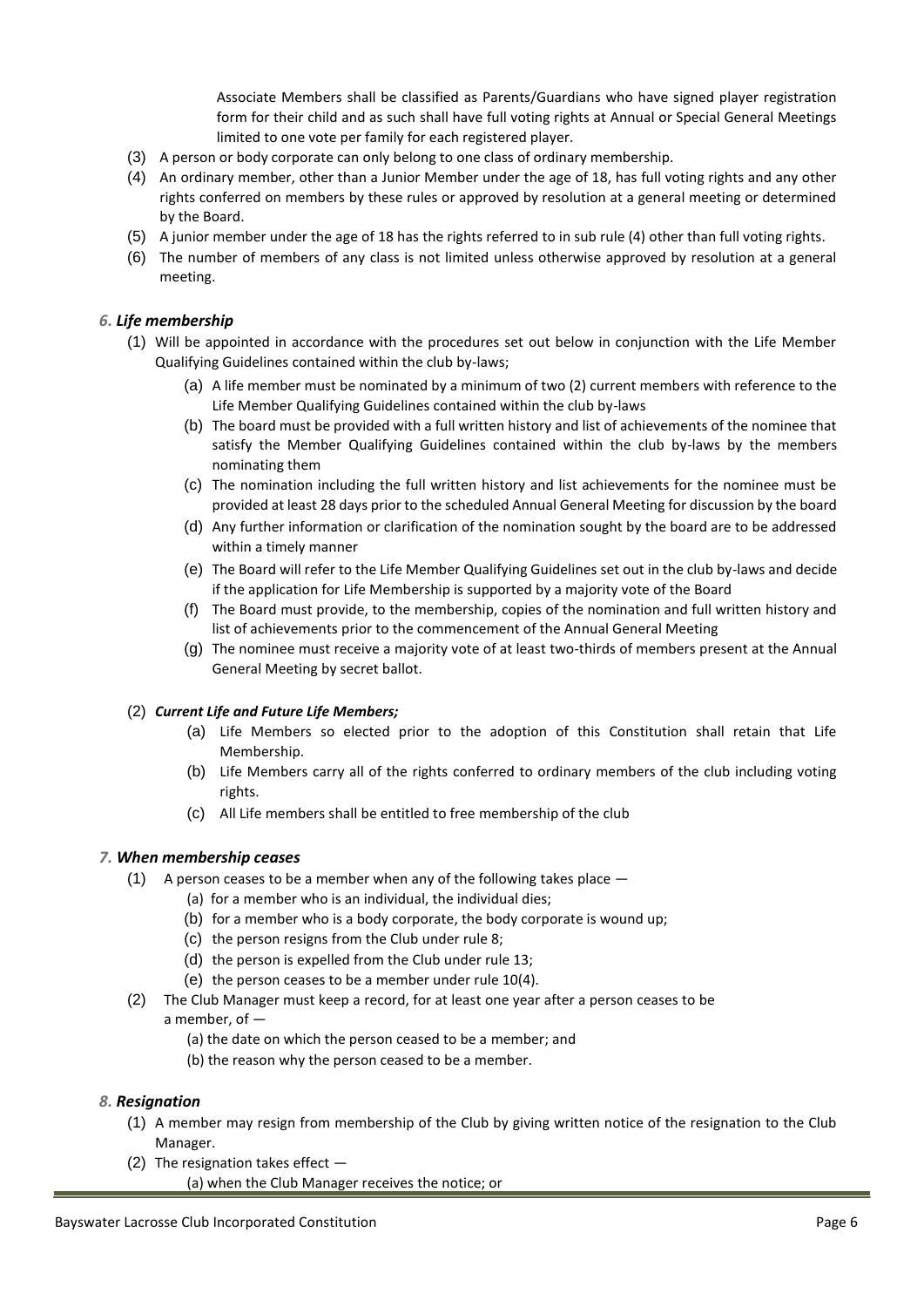(b) if a later time is stated in the notice, at that later time.

- (3) A person who has resigned from membership of the Club remains liable for any fees that are owed to the Club (the *owed amount*) at the time of resignation.
- (4) The owed amount may be recovered by the Club in a court of competent jurisdiction as a debt due to the Club.

#### *9. Rights not transferable*

The rights of a member are not transferable and end when membership ceases.

## **Division 2 — Membership fees**

#### *10. Membership fees*

- (1) The Board must determine the annual membership fee (if any) to be paid for membership of the Club.
- (2) The fees determined under sub rule (1) may be different for different classes of membership.
- (3) A member must pay the annual membership fee to the Director of Finance, or another person authorised by the Board to accept payments, by the date (the *due date*) determined by the Board.
- (4) If a member has not paid the annual membership fee within the period of 3 months after the due date, the member ceases to be a member on the expiry of that period.
- (5) A member will be ineligible to participate in any sporting activities if they have not paid their membership fee by the due date unless they have board approval.
- (6) If a person who has ceased to be a member under sub rule (4) offers to pay the annual membership fee after the period referred to in that sub rule has expired —
	- (a) the Board may, at its discretion, accept that payment; and
	- (b) if the payment is accepted, the person's membership is reinstated from the date the payment is accepted.

## **Division 3 — Register of members**

#### *11. Register of members*

- (1) The Club Manager, or another person authorised by the Board, is responsible for the requirements imposed on the Club under section 53 of the Act to maintain the register of members and record in that register any change in the membership of the Club.
- (2) In addition to the matters referred to in section 53(2) of the Act, the register of members must include the class of membership (if applicable) to which each member belongs and the date on which each member becomes a member.
- (3) The register of members must be kept at the Club Manager's place of residence, or at another place determined by the Board.
- (4) A member who wishes to inspect the register of members must contact the Club Manager to make the necessary arrangements.
- $(5)$  If  $-$ 
	- (a) a member inspecting the register of members wishes to make a copy of, or take an extract from, the register under section 54(2) of the Act; or
	- (b) a member makes a written request under section 56(1) of the Act to be provided with a copy of the register of members, the Board may require the member to provide a statutory declaration setting out the purpose for which the copy or extract is required and declaring that the purpose is connected with the affairs of the Club.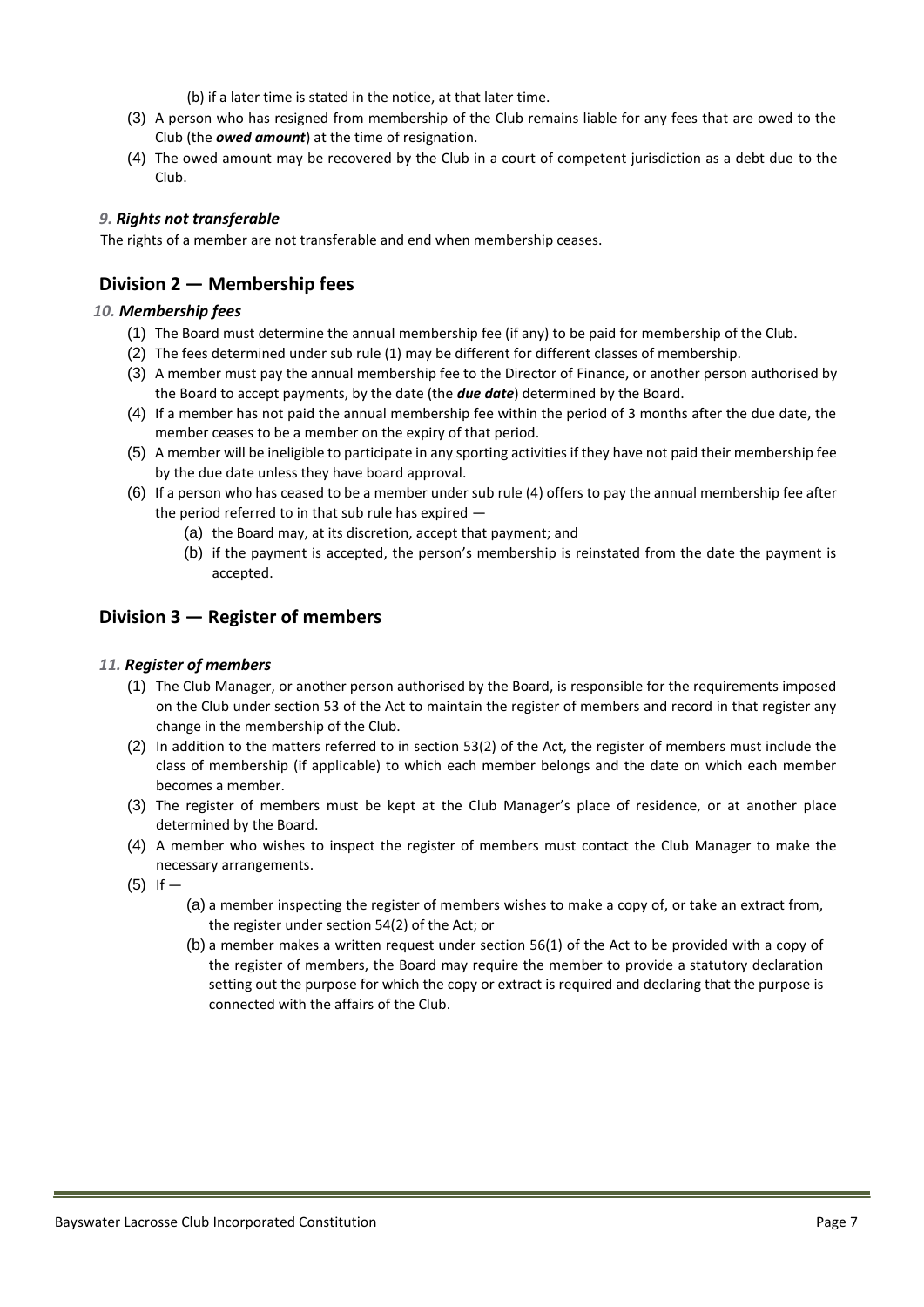## **PART 4 — DISCIPLINARY ACTION, DISPUTES AND MEDIATION**

#### **Division 1 — Term used**

*12. Term used: member* 

In this Part —

*Member,* in relation to a member who is expelled from the Club, includes former member.

## **Division 2 — Disciplinary action**

#### *13. Suspension or expulsion*

- (1) The Board may decide to suspend a member's membership or to expel a member from the Club if  $-$ 
	- (a) the member contravenes any of these rules; or
	- (b) the member acts detrimentally to the interests of the Club.
	- (c) the member fails to uphold the relevant Code of Conduct provided by the club at the time of becoming a member or subsequently renewing their membership each year.
- (2) The Club Manager must give the member written notice of the proposed suspension or expulsion at least 28 days before the Board meeting at which the proposal is to be considered by the Board.
- (3) The notice given to the member must state  $-$ 
	- (a) when and where the Board meeting is to be held; and
	- (b) the grounds on which the proposed suspension or expulsion is based; and
	- (c) that the member, or the member's representative, may attend the meeting and will be given a reasonable opportunity to make written or oral (or both written and oral) submissions to the Board about the proposed suspension or expulsion;
- (4) At the Board meeting, the Board must
	- (a) give the member, or the member's representative, a reasonable opportunity to make written or oral (or both written and oral) submissions to the Board about the proposed suspension or expulsion; and
	- (b) give due consideration to any submissions so made; and
	- (c) decide
		- (i) whether or not to suspend the member's membership and, if the decision is to suspend the membership, the period of suspension; or
		- (ii) whether or not to expel the member from the Club.
- (5) A decision of the Board to suspend the member's membership or to expel the member from the Club takes immediate effect.
- (6) The Board must give the member written notice of the Board's decision, and the reasons for the decision, within 7 days after the Board meeting at which the decision is made.
- (7) A member whose membership is suspended or who is expelled from the Club may, within 14 days after receiving notice of the Board's decision under sub rule (6), give written notice to the Club Manager requesting the appointment of a mediator under rule 21.
- (8) If notice is given under sub rule (7), the member who gives the notice and the Board are the parties to the mediation.

#### *14. Consequences of suspension*

- (1) During the period a member's membership is suspended, the member
	- (a) loses any rights (including voting rights) arising as a result of membership; and
	- (b) is not entitled to a refund, rebate, relief or credit for membership fees paid, or payable, to the Club.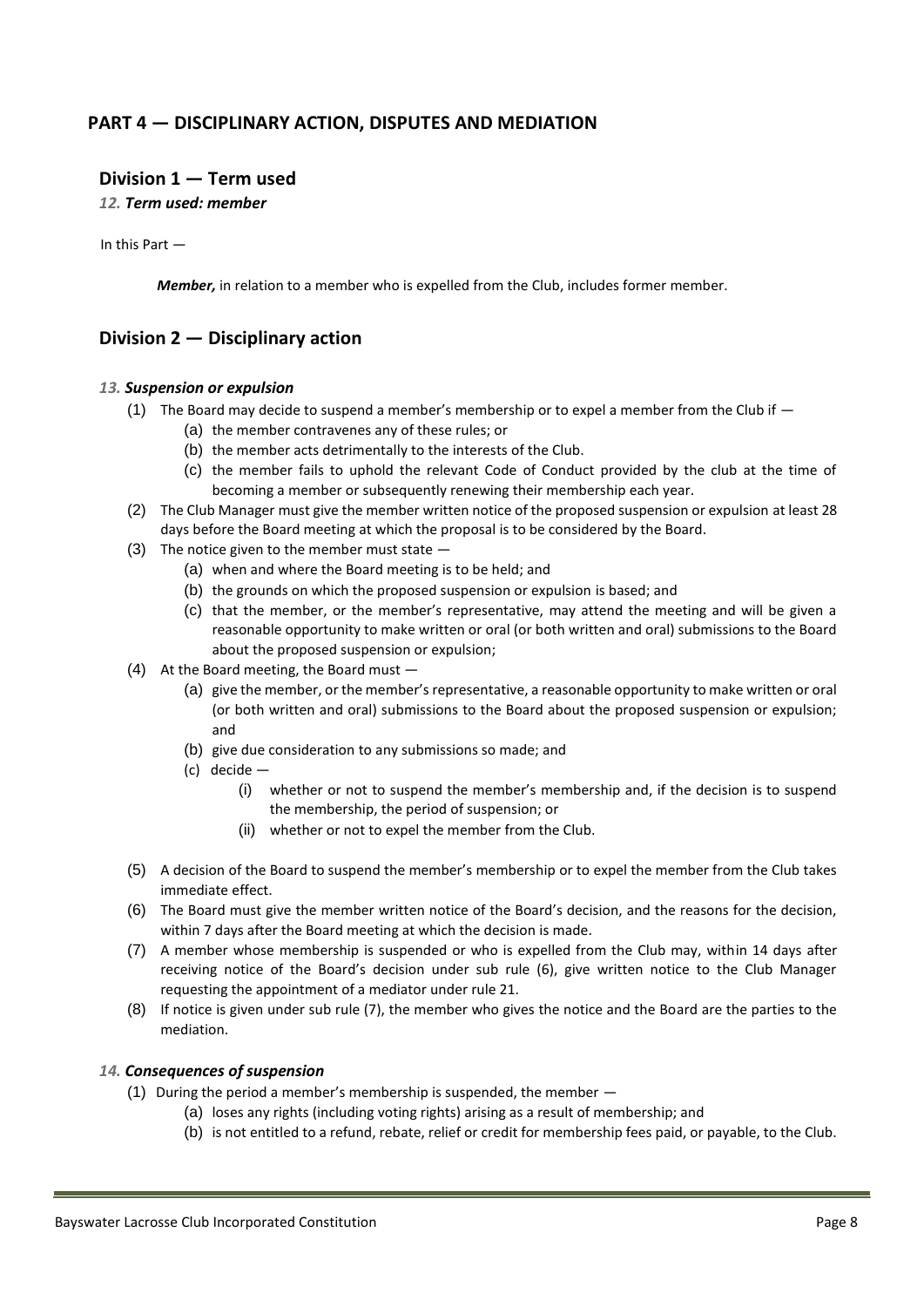- (2) When a member's membership is suspended, the Club Manager must record in the register of members
	- (a) that the member's membership is suspended; and
	- (b) the date on which the suspension takes effect; and
	- (c) the period of the suspension.
- (3) When the period of the suspension ends, the Club Manager must record in the register of members that the member's membership is no longer suspended.

## **Division 3 — Resolving disputes**

#### *15. Terms used*

#### In this Division —

*Grievance procedure* means the procedures set out in this Division;

*Party to a dispute* includes a person –

- (a) who is a party to the dispute; and
- (b) who ceases to be a member within 6 months before the dispute has come to the attention of each party to the dispute.

#### *16. Application of Division*

The procedure set out in this Division (the grievance procedure) applies to disputes —

- (a) between members; or
- (b) between one or more members and the Club.

#### *17. Parties to attempt to resolve dispute*

The parties to a dispute must attempt to resolve the dispute between themselves within 14 days after the dispute has come to the attention of each party.

#### *18. How grievance procedure is started*

- (1) If the parties to a dispute are unable to resolve the dispute between themselves within the time required by rule 17, any party to the dispute may start the grievance procedure by giving written notice to the Club Manager of -
	- (a) the parties to the dispute; and
	- (b) the matters that are the subject of the dispute.
- (2) Within 28 days after the Club Manager is given the notice, a Board meeting must be convened to consider and determine the dispute.
- (3) The Club Manager must give each party to the dispute written notice of the Board meeting at which the dispute is to be considered and determined at least 7 days before the meeting is held.
- (4) The notice given to each party to the dispute must state
	- (a) when and where the Board meeting is to be held; and

(b) that the party, or the party's representative, may attend the meeting and will be given a reasonable opportunity to make written or oral (or both written and oral) submissions to the Board about the dispute.

- $(5)$  If  $-$ 
	- (a) the dispute is between one or more members and the Club; and
	- (b) any party to the dispute gives written notice to the Club Manager stating that the party (i) does not agree to the dispute being determined by the Board; and
		- (ii) requests the appointment of a mediator under rule 21,

the Board must not determine the dispute.

#### *19. Determination of dispute by Board*

- (1) At the Board meeting at which a dispute is to be considered and determined, the Board must  $-$ 
	- (a) give each party to the dispute, or the party's representative, a reasonable opportunity to make written or oral (or both written and oral) submissions to the Board about the dispute; and
	- (b) give due consideration to any submissions so made; and
	- (c) determine the dispute.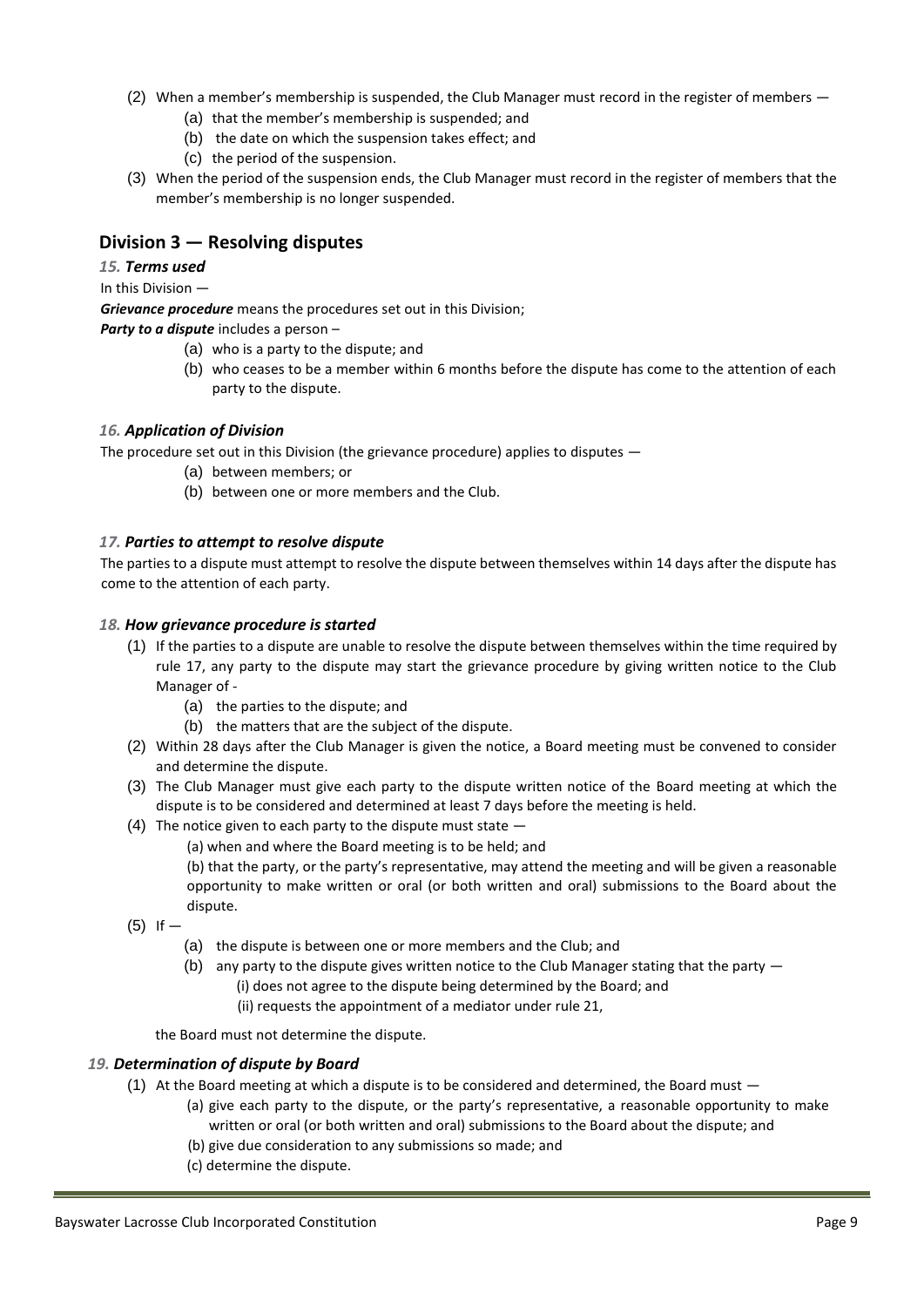- (2) The Board must give each party to the dispute written notice of the Board's determination, and the reasons for the determination, within 7 days after the Board meeting at which the determination is made.
- (3) A party to the dispute may, within 14 days after receiving notice of the Board's determination under sub rule (1) (c), give written notice to the Club Manager requesting the appointment of a mediator under rule 21.

If notice is given under sub rule (3), each party to the dispute is a party to the mediation.

## **Division 4 — Mediation**

#### *20. Application of Division*

- (1) This Division applies if written notice has been given to the Club Manager requesting the appointment of a mediator —
	- (a) by a member under rule 13(7); or
	- (b) by a party to a dispute under rule  $18(5)$  (b) (ii) or  $19(3)$ .
- (2) If this Division applies, a mediator must be chosen or appointed under rule 21.

#### *21. Appointment of mediator*

- (1) The mediator must be a person chosen
	- (a) if the appointment of a mediator was requested by a member under rule  $13(7)$  by agreement between the Member and the Board; or
	- (b) if the appointment of a mediator was requested by a party to a dispute under rule 18(5) (b) (ii) or 19(3) — by agreement between the parties to the dispute.
- (2) If there is no agreement for the purposes of sub rule (1) (a) or (b), then, subject to sub rules (3) and (4), the Board must appoint the mediator.
- (3) The person appointed as mediator by the Board must be a person who acts as a mediator for another notfor- profit body, such as a community legal centre, if the appointment of a mediator was requested by —
	- (a) a member under rule 13(7); or
	- (b) a party to a dispute under rule  $18(5)(b)(ii)$ ; or
	- (c) a party to a dispute under rule 19(3) and the dispute is between one or more members and the Club.
- (4) The person appointed as mediator by the Board may be a member or former member of the Club but must not —
	- (a) have a personal interest in the matter that is the subject of the mediation; or
	- (b) be biased in favour of or against any party to the mediation.

#### *22. Mediation process*

- (1) The parties to the mediation must attempt in good faith to settle the matter that is the subject of the mediation.
- (2) Each party to the mediation must give the mediator a written statement of the issues that need to be considered at the mediation at least 5 days before the mediation takes place.
- (3) In conducting the mediation, the mediator must  $-$ 
	- (a) give each party to the mediation every opportunity to be heard; and
	- (b) allow each party to the mediation to give due consideration to any written statement given by another party; and
	- (c) ensure that natural justice is given to the parties to the mediation throughout the mediation process.
- (4) The mediator cannot determine the matter that is the subject of the mediation.
- (5) The mediation must be confidential, and any information given at the mediation cannot be used in any other proceedings that take place in relation to the matter that is the subject of the mediation.
- (6) The costs of the mediation are to be paid by the party or parties to the mediation that requested the appointment of the mediator.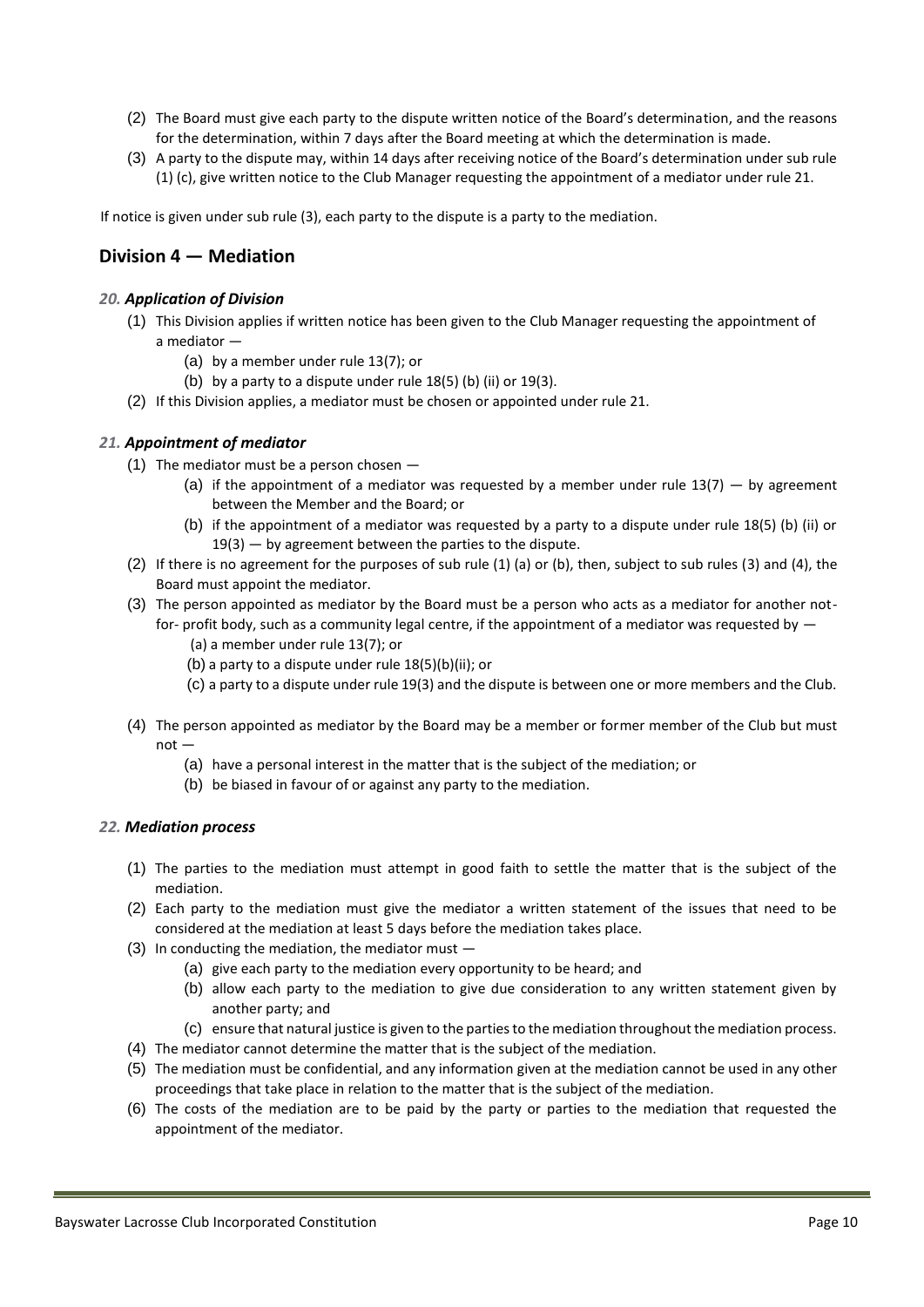#### *23. If mediation results in decision to suspend or expel being revoked*

 $If -$ 

- (a) mediation takes place because a member whose membership is suspended or who is expelled from the Club gives notice under rule 13(7); and
- (b) as the result of the mediation, the decision to suspend the member's membership or expel the member is revoked, that revocation does not affect the validity of any decision made at a Board meeting or general meeting during the period of suspension or expulsion.

## **PART 5 — BOARD**

## *Division 1 — Powers of Board*

#### *24. Board*

- (1) The Board members are the persons who, as the management Board of the Club, have the power to manage the affairs of the Club.
- (2) Subject to the Act, these rules, the by-laws (if any) and any resolution passed at a general meeting, the Board has power to do all things necessary or convenient to be done for the proper management of the affairs of the Club.
- (3) The Board must take all reasonable steps to ensure that the Club complies with the Act, these rules and the club's by-laws (if any).

## **Division 2 — Composition and duties of Board members**

#### *25. Board members*

- (1) The Board members of the club consist of the both executive and non-executive elected members as follows;
	- (a) Executive Board Members
		- **President**
		- Vice President
		- Club Manager
		- Director of Finance
	- (b) Non-executive Board Members
		- Director of Men's Lacrosse
		- Director of Junior Men's Lacrosse
		- Director of Women's Lacrosse
		- Director of Junior Women's Lacrosse
		- Director of Development
		- Director of Officiating
		- Director of Publicity & Promotions
		- Director of Sponsorship
		- Director of Special Projects
		- Director of Property
- (2) A person may be a Board member if the person is;
	- (a) an individual who has reached 18 years of age; and
	- (b) an ordinary member.
- (3) A person may not hold more than one Executive Board Member Position or Non-executive Board Member Position at the same time in any one year.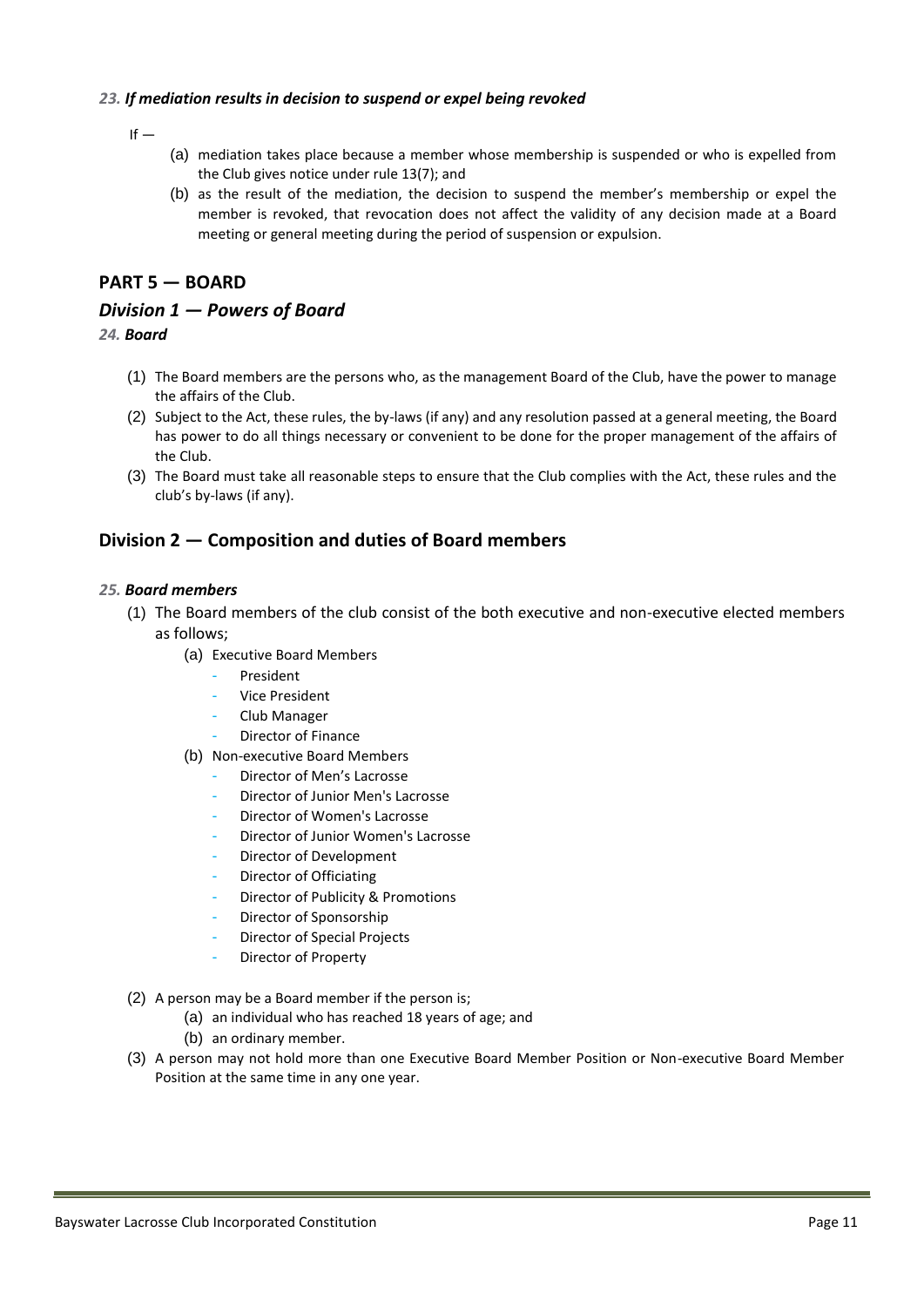#### *26. President*

- (1) It is the duty of the President to consult with the Club Manager regarding the business to be conducted at each Board meeting and general meeting.
- (2) The President has the powers and duties relating to convening and presiding at Board meetings and presiding at general meetings provided for in these rules.

#### *27. Vice President*

- (1) It is the duty of the vice president to support the president and the executive and non-executive board members regarding the business to be conducted at each Board meeting and general meeting.
- (2) The vice president has the powers and duties relating to convening and presiding at Board meetings and presiding at general meetings provided for in these rules in the absence of the president.

#### *28. Club Manager*

The club manager has the following duties —

- (a) dealing with the Club's correspondence;
- (b) consulting with the president regarding the business to be conducted at each Board meeting and general meeting;
- (c) preparing the notices required for meetings and for the business to be conducted at meetings;
- (d) unless another member is authorised by the Board to do so, maintaining on behalf of the Club the register of members, and recording in the register any changes in the membership, as required under section 53(1) of the Act;
- (e) maintaining on behalf of the Club an up-to-date copy of these rules, as required under section 35(1) of the Act;
- (f) unless another member is authorised by the Board to do so, maintaining on behalf of the Club a record of Board members and other persons authorised to act on behalf of the Club, as required under section 58(2) of the Act;
- (g) ensuring the safe custody of the books of the Club, other than the financial records, financial statements and financial reports, as applicable to the Club;
- (h) maintaining full and accurate minutes of Board meetings and general meetings;
- (i) carrying out any other duty given to the Club Manager under these rules or by the Board.

#### *29. Director of Finance*

The Director of Finance has the following duties —

- (a) ensuring that any amounts payable to the Club are collected and issuing receipts for those amounts in the Club's name;
- (b) ensuring that any amounts paid to the Club are credited to the appropriate account of the Club, as directed by the Board;
- (c) ensuring that any payments to be made by the Club that have been authorised by the Board or at a general meeting are made on time;
- (d) ensuring that the Club complies with the relevant requirements of Part 5 of the Act;
- (e) ensuring the safe custody of the Club's financial records, financial statements and financial reports, as applicable to the Club;
- (f) if the Club is a tier 1 Club, coordinating the preparation of the Club's financial statements before their submission to the Club's annual general meeting;
- (g) if the Club is a tier 2 Club or tier 3 Club, coordinating the preparation of the Club's financial report before its submission to the Club's annual general meeting;
- (h) providing any assistance required by an auditor or reviewer conducting an audit or review of the Club's financial statements or financial report under Part 5 Division 5 of the Act;
- (i) carrying out any other duty given to the Director of Finance under these rules or by the Board.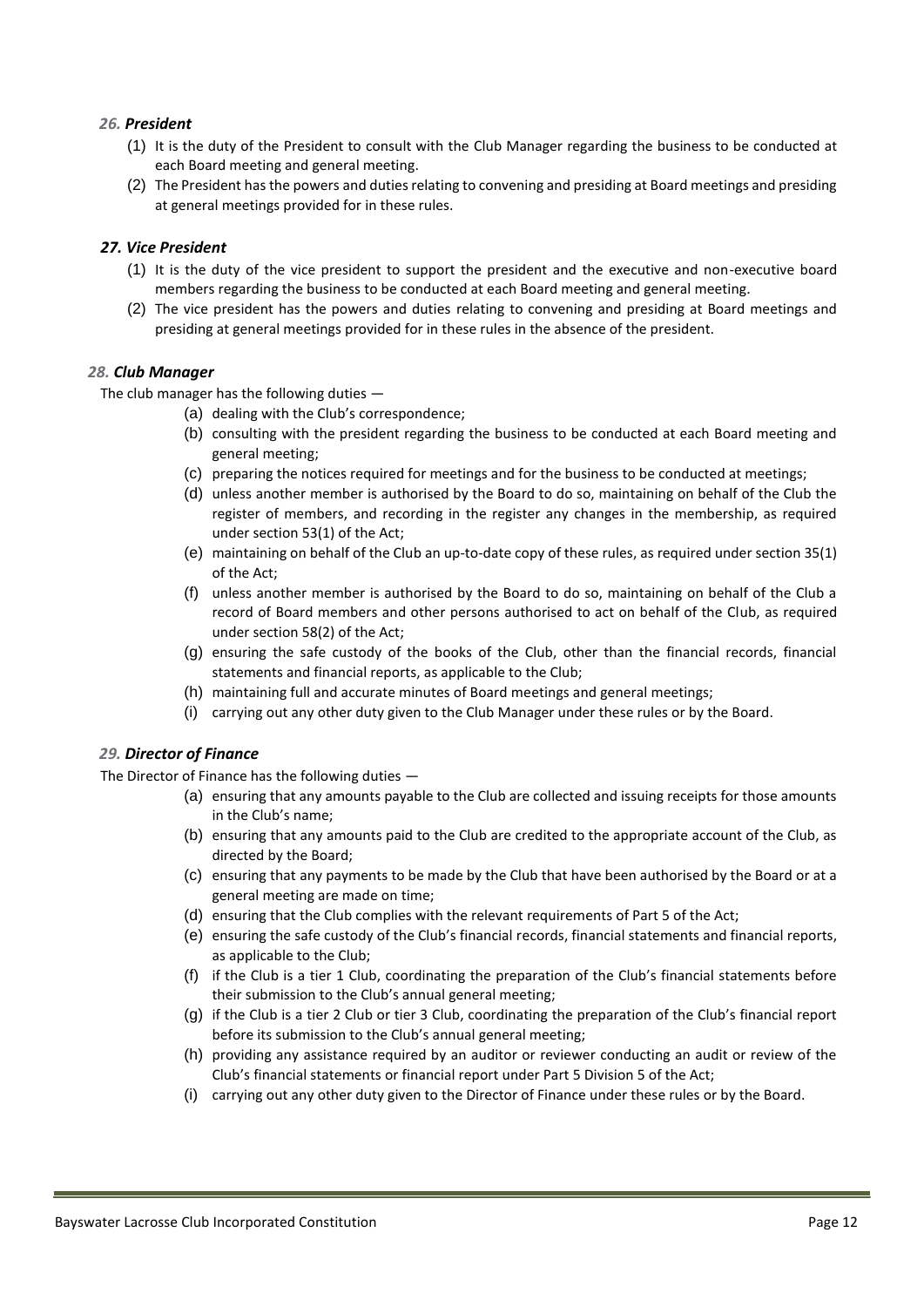## **Division 3 — Election of Board members and tenure of office**

#### *30. How members become Board members*

A member becomes a Board member if the member —

- (1) is elected to the Board at a general meeting; or
- (2) is appointed to the Board by the Board to fill a casual vacancy under rule 36.

#### *31. Nomination of Board members*

- (1) At least 42 days before an annual general meeting, the Club Manager must send written notice to all the members
	- (a) calling for nominations for election to the Board; and
	- (b) stating the date by which nominations must be received by the Club Manager to comply with sub rule (2).
- (2) A member who wishes to be considered for election to the Board at the annual general meeting must nominate for election by sending written notice of the nomination to the Club Manager at least 28 days before the annual general meeting.
- (3) The written notice must include a statement by another member in support of the nomination.
- (4) A member may nominate for one specified position of Executive Board Member of the Club or to be a Nonexecutive Board member.
- (5) A member whose nomination does not comply with this rule is not eligible for election to the Board unless the member is nominated under rule 30(2) or 32(2).

#### *32. Election of Board Members*

- (1) At the annual general meeting, a separate election must be held for each position of Board Member of the Club.
- (2) If there is no nomination for a position, the chairperson of the meeting may call for nominations from the ordinary members at the meeting.
- (3) If only one member has nominated for a position, the chairperson of the meeting must declare the Member elected to the position.
- (4) If more than one member has nominated for a position, the ordinary members at the meeting must vote in accordance with procedures that have been determined by the Board to decide who is to be elected to the position.
- (5) Each ordinary member present at the meeting may vote for one member who has nominated for the position.
- (6) A member who has nominated for the position may vote for himself or herself.
- (7) On the member's election, the new president of the Club may take over as the chairperson of the meeting.

#### *33. Term of office*

- (1) The term of office of a Board member begins when the member
	- (a) is elected at an annual general meeting or under sub rule 34(3)(b); or
	- (b) is appointed to fill a casual vacancy under rule 36.
- (2) Subject to rule 35, a Board member holds office until the positions on the Board are declared vacant at the next annual general meeting.
- (3) A Board member may be re-elected.

#### *34. Resignation and removal from office*

- (1) A Board member may resign from the Board by written notice given to the club manager or, if the resigning member is the Club Manager, given to the president.
- (2) The resignation takes effect
	- (a) when the notice is received by the Club Manager or president; or
		- (b) if a later time is stated in the notice, at the later time.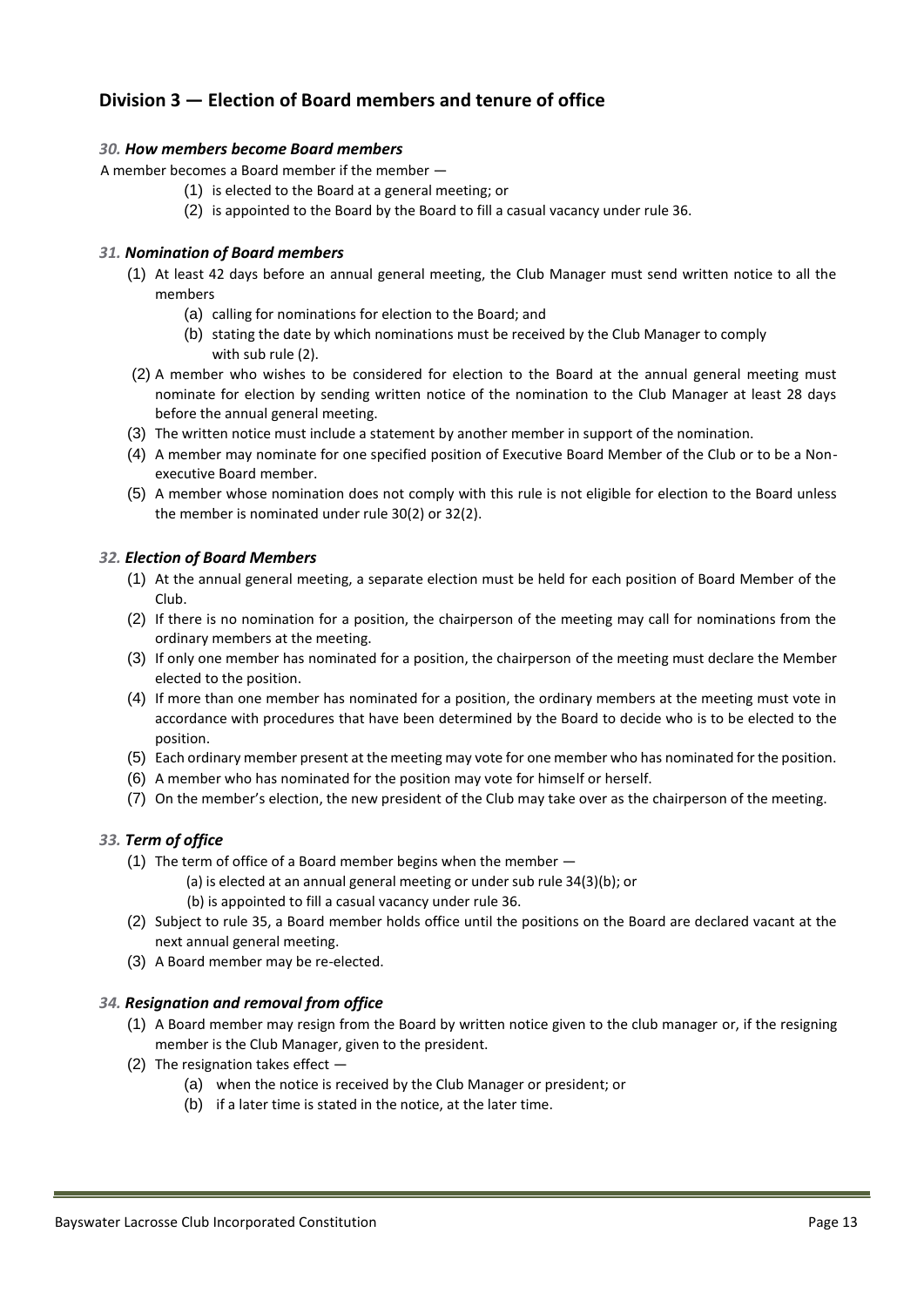- (3) At a general meeting, the Club may by resolution
	- (a) remove a Board member from office; and
	- (b) elect a member who is eligible under rule 25(2) to fill the vacant position.
- (4) A Board member who is the subject of a proposed resolution under sub rule (3) (a) may make written representations (of a reasonable length) to the Club Manager or president and may ask that the representations be provided to the members.
- (5) The club manager or president may give a copy of the representations to each member or, if they are not so given, the Board member may require them to be read out at the general meeting at which the resolution is to be considered.

#### *35. When membership of the Board ceases*

A person ceases to be a Board member if the person —

- (a) dies or otherwise ceases to be a member; or
- (b) resigns from the Board or is removed from office under rule 34; or
- (c) becomes ineligible to accept an appointment or act as a Board member under section 39 of the Act;
- (d) becomes permanently unable to act as a Board member because of a mental or physical disability; or
- (e) fails to attend 3 consecutive Board meetings, of which the person has been given notice, without having notified the Board that the person will be unable to attend.

#### *36. Filling casual vacancies*

- (1) The Board may appoint a member who is eligible under rule 25(2) to fill a position on the Board that  $-$ 
	- (a) has become vacant under rule 35; or
	- (b) was not filled by election at the most recent annual general meeting or under rule 34(3) (b).
- (2) If the position of Club Manager becomes vacant, the Board must appoint a member who is eligible under rule 25(2) to fill the position within 14 days after the vacancy arises.
- (3) Subject to the requirement for a quorum under rule 45, the Board may continue to act despite any vacancy in its membership.
- (4) If there are fewer Board members than required for a quorum under rule 45, the Board may act only for the purpose of —
	- (a) appointing Board members under this rule; or
	- (b) convening a general meeting.

#### *37. Validity of acts*

The acts of a Board or sub-committee, or of a Board member or member of a sub-committee, are valid despite any defect that may afterwards be discovered in the election, appointment or qualification of a Board member or member of a sub-committee.

#### *38. Payments to Board members*

 $(1)$  In this rule  $-$ 

*Board member* includes a member of a sub-committee;

*Board meeting* includes a meeting of a sub-committee.

- (2) A Board member is entitled to be paid out of the funds of the Club for any out-of-pocket expenses for travel and accommodation properly incurred —
	- (a) in attending a Board meeting or
	- (b) in attending a general meeting; or
	- (c) otherwise in connection with the Club's business.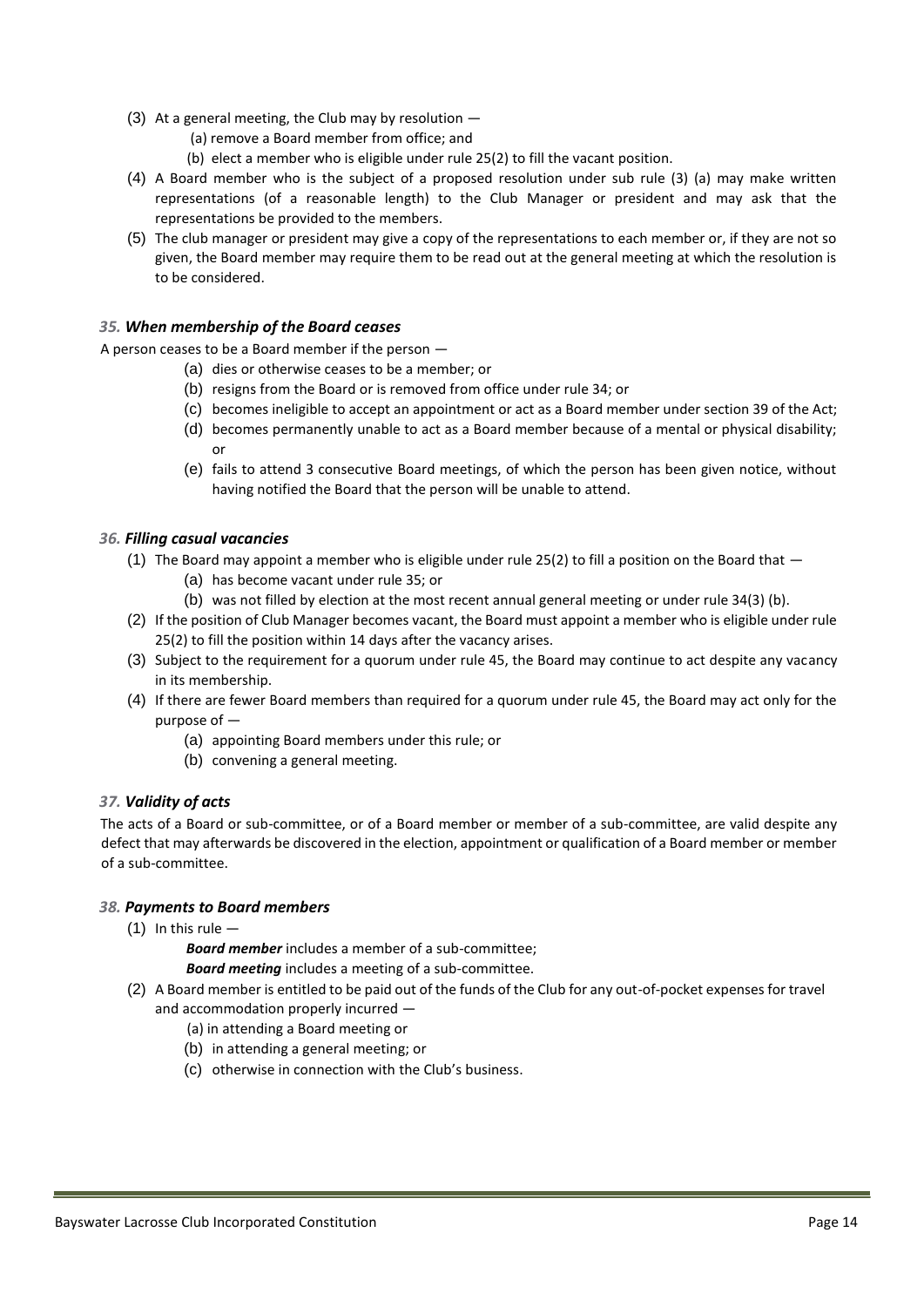## **Division 4 — Board meetings**

#### *39. Board meetings*

- (1) The Board must meet at least 6 times in each year on the dates and at the times and places determined by the Board.
- (2) The date, time and place of the first Board meeting must be determined by the Board members as soon as practicable after the annual general meeting at which the Board members are elected.
- (3) Special Board meetings may be convened by the president or any four (4) Board members.

#### *40. Notice of Board meetings*

- (1) Notice of each Board meeting must be given to each Board member at least 4 days before the time of the meeting.
- (2) The notice must state the date, time and place of the meeting and must describe the general nature of the business to be conducted at the meeting.
- (3) Unless sub rule (4) applies, the only business that may be conducted at the meeting is the business described in the notice.
- (4) Urgent business that has not been described in the notice may be conducted at the meeting if the Board members at the meeting unanimously agree to treat that business as urgent.

#### *41. Procedure and order of business*

- (1) The president or, in the president's absence, the vice-president must preside as president of each Board meeting.
- (2) If the president and vice president are absent or are unwilling to act as president of a meeting, the Board members at the meeting must choose one of them to act as chairperson of the meeting.
- (3) The procedure to be followed at a Board meeting must be determined from time to time by the Board.
- (4) The order of business at a Board meeting may be determined by the Board members at the meeting.
- (5) A member or other person who is not a Board member may attend a Board meeting if invited to do so by the Board.
- (6) A person invited under sub rule (5) to attend a Board meeting
	- (a) has no right to any agenda, minutes or other document circulated at the meeting; and
	- (b) must not comment about any matter discussed at the meeting unless invited by the Board to do so; and
	- (c) cannot vote on any matter that is to be decided at the meeting.

#### *42. Use of technology to be present at Board meetings*

- (1) The presence of a Board member at a Board meeting need not be by attendance in person but may be by that Board member and each other Board member at the meeting being simultaneously in contact by telephone or other means of instantaneous communication.
- (2) A member who participates in a Board meeting as allowed under sub rule (1) is taken to be present at the meeting and, if the member votes at the meeting, the member is taken to have voted in person.

#### *43. Quorum for Board meetings*

- (1) Subject to rule 36(4), no business is to be conducted at a Board meeting unless a quorum is present.
- (2) If a quorum is not present within 30 minutes after the notified commencement time of a Board meeting (a) in the case of a special meeting — the meeting lapses; or
	- (b) otherwise, the meeting is adjourned to the same time, day and place in the following week.
- $(3)$  If  $-$ 
	- (a) a quorum is not present within 30 minutes after the commencement time of a Board meeting held under sub rule (2)(b); and
	- (b) at least four (4) Board members are present at the meeting; those members present are taken to constitute a quorum.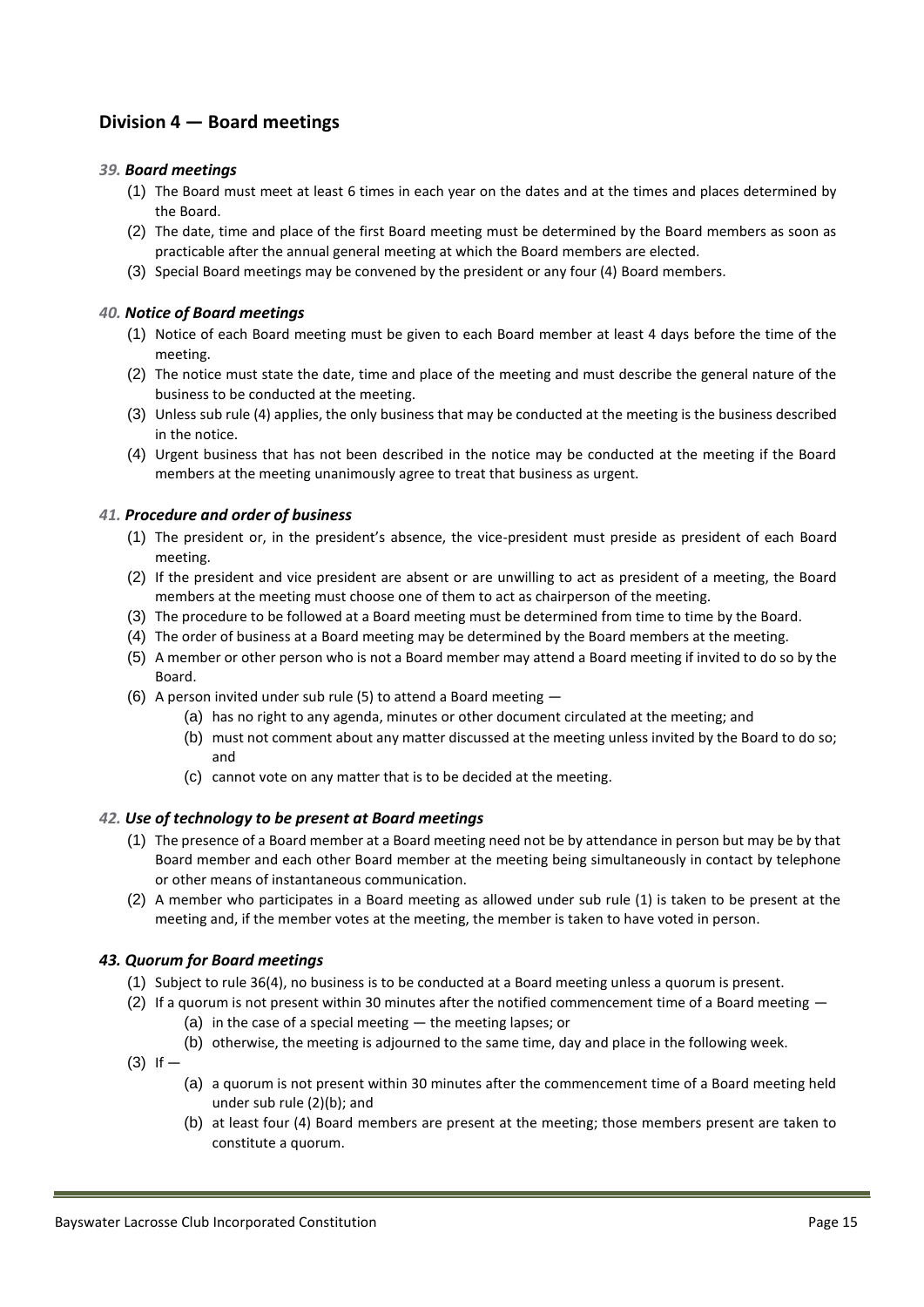#### *44. Voting at Board meetings*

- (1) Each Board member present at a Board meeting has one vote on any question arising at the meeting.
- (2) A motion is carried if a majority of the Board members present at the Board meeting vote in favour of the motion.
- (3) If the votes are divided equally on a question, the motion is to be pended until a majority vote can be obtained.
- (4) A vote may take place by the Board members present indicating their agreement or disagreement or by a show of hands, unless the Board decides that a secret ballot is needed to determine a particular question.
- (5) If a secret ballot is needed, the president of the meeting must decide how the ballot is to be conducted.

#### *45. Minutes of Board meetings*

- (1) The Board must ensure that minutes are taken and kept of each Board meeting.
- (2) The minutes must record the following
	- (a) the names of the Board members present at the meeting;
	- (b) the name of any person attending the meeting under rule 41(5);
	- (c) the business considered at the meeting;
	- (d) any motion on which a vote is taken at the meeting and the result of the vote.
- (3) The minutes of a Board meeting must be entered in the Club's minute book within 30 days after the meeting is held.
- (4) The president must ensure that the minutes of a Board meeting are reviewed and signed as correct by  $-$ 
	- (a) the president of the meeting; or
	- (b) the president of the next Board meeting.
- (5) When the minutes of a Board meeting have been signed as correct they are, until the contrary is proved, evidence that —
	- (a) the meeting to which the minutes relate was duly convened and held; and
	- (b) the matters recorded as having taken place at the meeting took place as recorded; and
	- (c) any appointment purportedly made at the meeting was validly made.

## **Division 5 — Sub committees and subsidiary offices**

#### *46. Sub-committees and subsidiary offices*

- (1) To help the Board in the conduct of the Club's business, the Board may, in writing, do either or both of the following —
	- (a) appoint one or more sub committees;
	- (b) create one or more subsidiary offices and appoint people to those offices.
- (2) A sub-committee may consist of the number of people, whether or not members, that the Board considers appropriate.
- (3) A person may be appointed to a subsidiary office whether or not the person is a member.
- (4) Subject to any directions given by the Board
	- (a) a sub-committee may meet and conduct business as it considers appropriate; and
	- (b) the holder of a subsidiary office may carry out the functions given to the holder as the holder considers appropriate.

#### *47. Delegation to sub committees and holders of subsidiary offices*

#### $(1)$  In this rule  $-$

- *Non-delegable duty* means a duty imposed on the Board by the Act or another written law.
- (2) The Board may, in writing, delegate to a sub-committee or the holder of a subsidiary office the exercise of any power or the performance of any duty of the Board other than — (a) the power to delegate; and
	- (b) a non-delegable duty.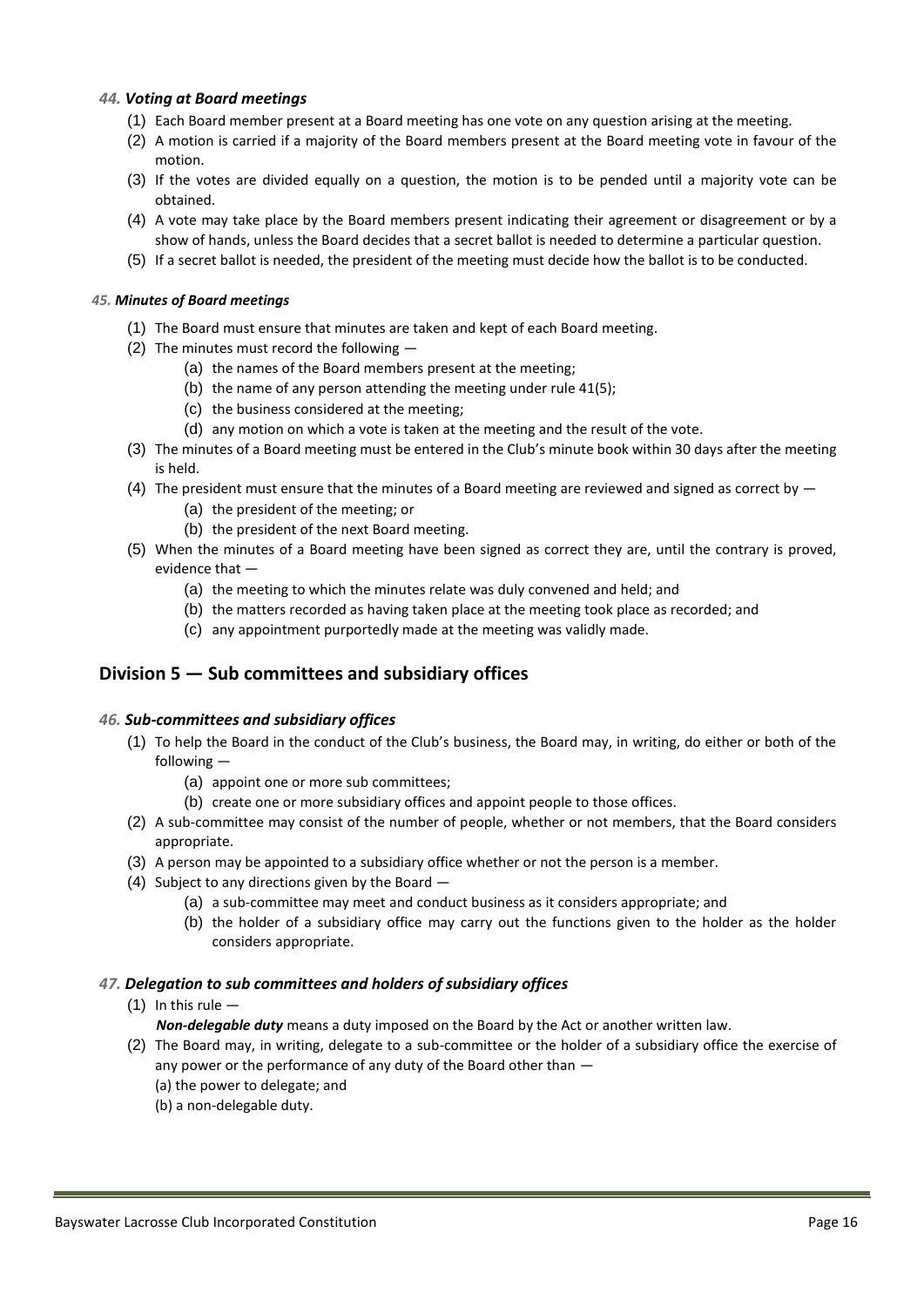- (3) A power or duty, the exercise or performance of which has been delegated to a sub-committee or the holder of a subsidiary office under this rule, may be exercised or performed by the sub-committee or holder in accordance with the terms of the delegation.
- (4) The delegation may be made subject to any conditions, qualifications, limitations or exceptions that the Board specifies in the document by which the delegation is made.
- (5) The delegation does not prevent the Board from exercising or performing at any time the power or duty delegated.
- (6) Any act or thing done by a sub-committee or by the holder of a subsidiary office, under the delegation has the same force and effect as if it had been done by the Board.
- (7) The Board may, in writing, amend or revoke the delegation.

## **PART 6 — GENERAL MEETINGS OF CLUB**

#### *48. Annual general meeting*

- (1) The Board must determine the date, time and place of the annual general meeting.
- (2) If it is proposed to hold the annual general meeting more than 6 months after the end of the Club's financial year, the Club Manager must apply to the Commissioner for permission under section 50(3)(b) of the Act within 4 months after the end of the financial year.
- (3) The ordinary business of the annual general meeting is as follows
	- (a) to confirm the minutes of the previous annual general meeting and of any special general meeting held since then if the minutes of that meeting have not yet been confirmed;
	- (b) to receive and consider
		- (i) the Board's annual report on the Club's activities during the preceding financial year; and
		- (ii) if the Club is a tier 1 Club, the financial statements of the Club for the preceding financial year presented under Part 5 of the Act; and
		- (iii) if the Club is a tier 2 Club or a tier 3 Club, the financial report of the Club for the preceding financial year presented under Part 5 of the Act;
		- (iv) if required to be presented for consideration under Part 5 of the Act, a copy of the report of the review or auditor's report on the financial statements or financial report;
	- (c) to elect the office holders of the Club and other Board members;
	- (d) if applicable, to appoint or remove a reviewer or auditor of the Club in accordance with the Act; (e) to confirm or vary the entrance fees, subscriptions and other amounts (if any) to be paid by members.
- (4) Any other business of which notice has been given in accordance with these rules may be conducted at the annual general meeting.

## *49. Special general meetings*

- (1) The Board may convene a special general meeting.
- (2) The Board must convene a special general meeting if at least 20% of the members require a special general meeting to be convened.
- (3) The members requiring a special general meeting to be convened must  $-$  (a) make the requirement by written notice given to the Club Manager; and (b) state in the notice the business to be considered at the meeting; and (c) each sign the notice.
- (4) The special general meeting must be convened within 28 days after notice is given under sub rule (3) (a).
- (5) If the Board does not convene a special general meeting within that 28 day period, the members making the requirement (or any of them) may convene the special general meeting.
- (6) A special general meeting convened by members under sub rule (5)  $-$ 
	- (a) must be held within 3 months after the date the original requirement was made; and
	- (b) may only consider the business stated in the notice by which the requirement was made.
- (7) The Club must reimburse any reasonable expenses incurred by the members convening a special general meeting under sub rule (5).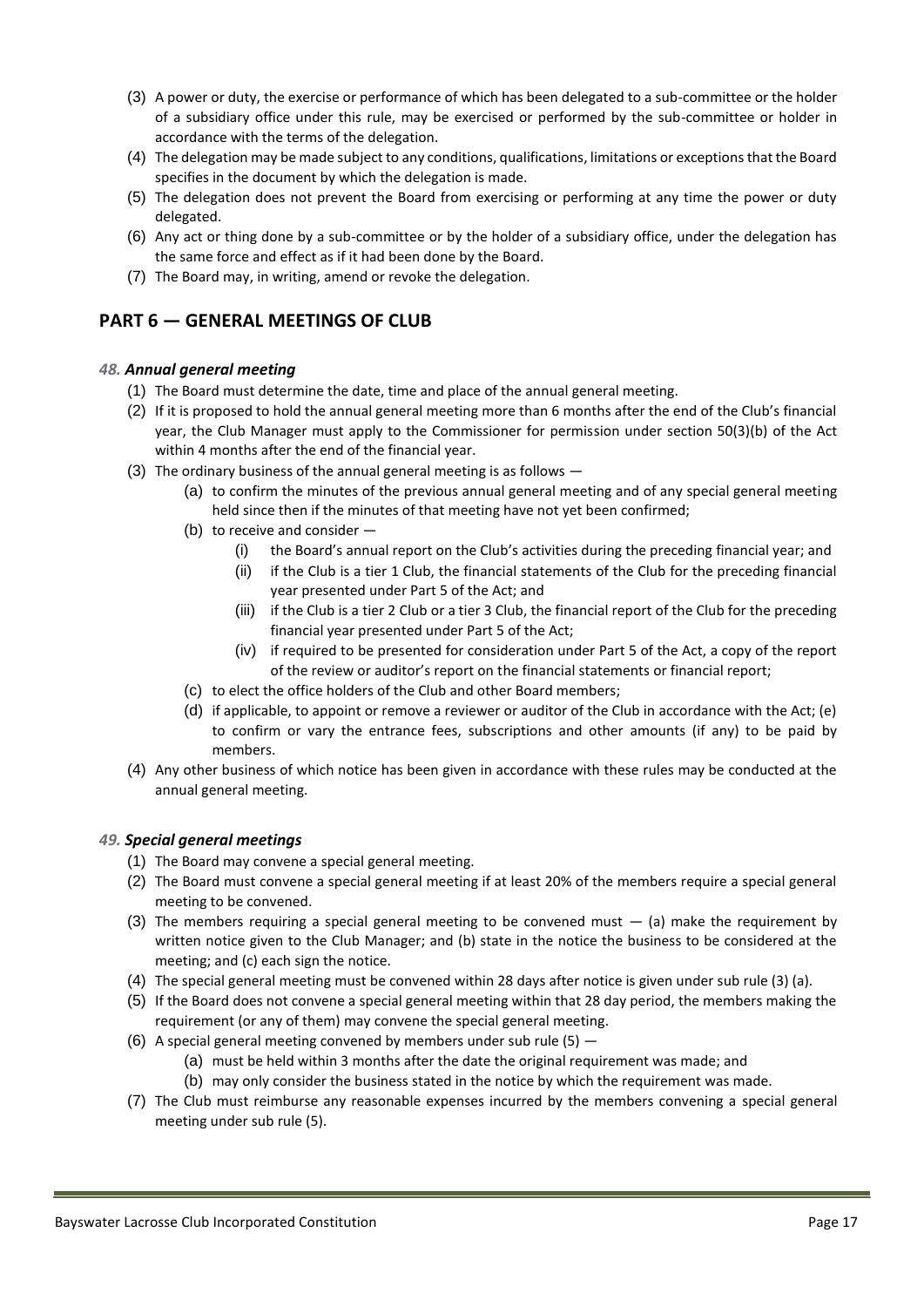#### *50. Notice of general meetings*

- (1) The club manager or, in the case of a special general meeting convened under rule 49(5), the members convening the meeting, must give to each member —
	- (a) at least 21 days' notice of a general meeting
- (2) *The notice must*
	- (a) specify the date, time and place of the meeting; and
	- (b) indicate the general nature of each item of business to be considered at the meeting; and
	- (c) if the meeting is the annual general meeting, include the names of the members who have nominated for election to the Board under rule 32(2); and (d) if a special resolution is proposed -
		- (i) set out the wording of the proposed resolution as required by section 51(4) of the Act; and
		- (ii) state that the resolution is intended to be proposed as a special resolution; and (iii) comply with rule 53.

#### *51. Proxies*

(1) Proxy votes are not allowed for the purposes of any voting at General or Special General Meetings.

#### *52. Use of technology to be present at general meetings*

- (1) The presence of a member at a general meeting need not be by attendance in person but may be by that member and each other member at the meeting being simultaneously in contact by telephone or other means of instantaneous communication. The member not in attendance must be clearly identified and must be able to be heard by the quorum
- (2) A member who participates in a general meeting as allowed under sub rule (1) is taken to be present at the meeting and, if the member votes at the meeting, the member is taken to have voted in person.

#### *53. Presiding member and quorum for general meetings*

- (1) The president or, in the president's absence, the vice president will preside as chairperson of each general meeting.
- (2) If the president and vice president are absent or are unwilling to act as chairperson of a general meeting, the Board members at the meeting must choose one of them to act as chairperson of the meeting.
- (3) at least 20 ordinary members are present at the meeting to constitute a quorum.
- (4) No business is to be conducted at a general meeting unless a quorum is present.
- (5) If a quorum is not present within 30 minutes after the notified commencement time of a general meeting
	- (a) in the case of a special general meeting the meeting lapses; or
	- (b) in the case of the annual general meeting  $-$  the meeting is adjourned to  $-$ 
		- (i) the same time and day in the following week; and
		- (ii) the same place, unless the president specifies another place at the time of the adjournment or written notice of another place is given to the members before the day to which the meeting is adjourned.

#### *54. Adjournment of general meeting*

- (1) The president of a general meeting at which a quorum is present may, with the consent of a majority of the ordinary members present at the meeting, adjourn the meeting to another time at the same place or at another place.
- (2) Without limiting sub rule (1), a meeting may be adjourned  $-$ 
	- (a) if there is insufficient time to deal with the business at hand; or
	- (b) to give the members more time to consider an item of
	- business.
- (3) No business may be conducted on the resumption of an adjourned meeting other than the business that remained unfinished when the meeting was adjourned.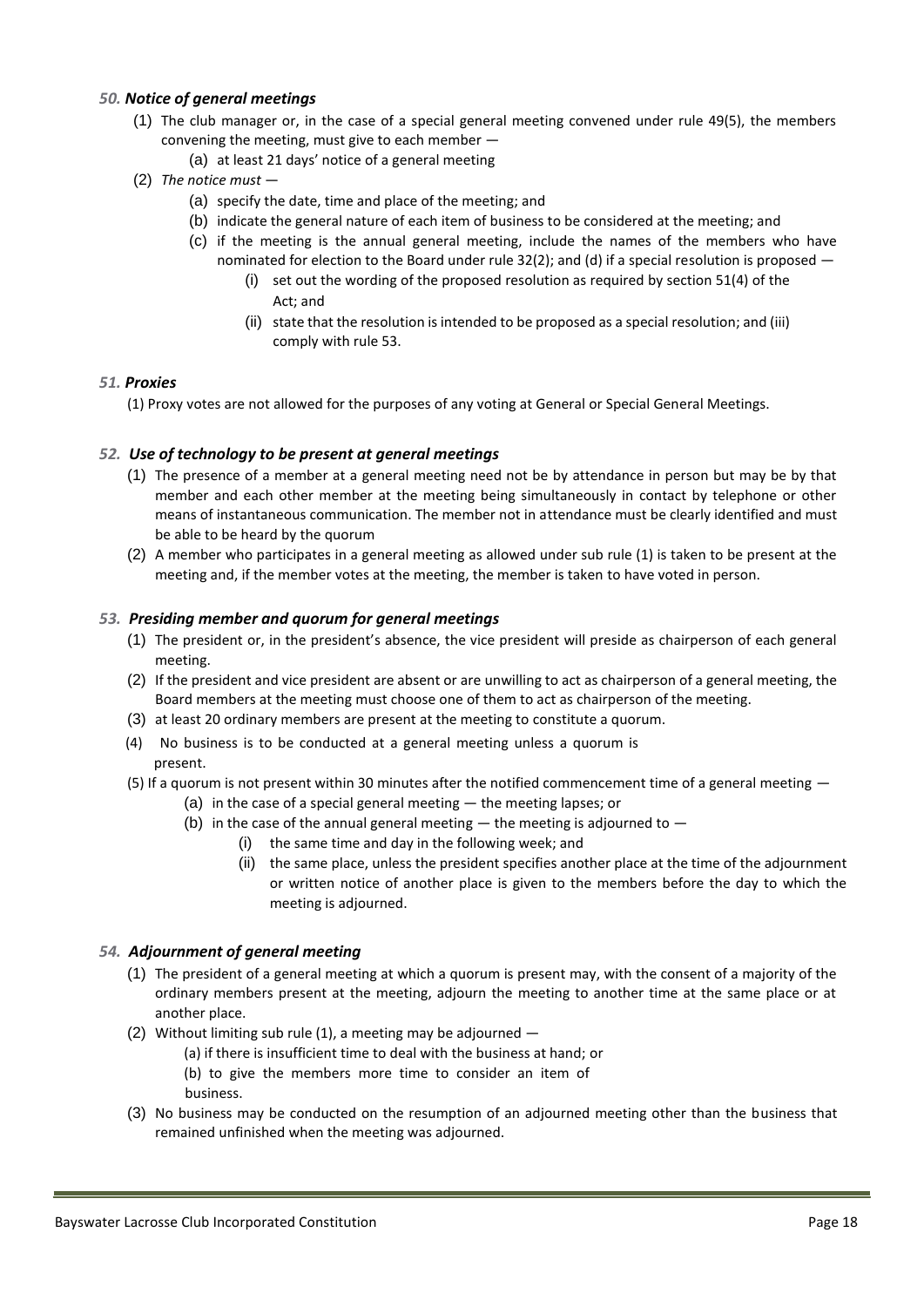(4) Notice of the adjournment of a meeting under this rule is not required unless the meeting is adjourned for 14 days or more, in which case notice of the meeting must be given in accordance with rule 50.

#### *55. Voting at general meeting*

- (1) On any question arising at a general meeting  $-$ 
	- (a) subject to sub rule (6), each ordinary member has one vote unless the member may also vote on behalf of a body corporate under sub rule (2); and
	- (b) ordinary members must vote personally
- (2) An ordinary member that is a body corporate may, in writing, appoint an individual, whether or not the individual is a member, to vote on behalf of the body corporate on any question at a particular general meeting or at any general meeting, as specified in the document by which the appointment is made. Any individual voting on behalf of a body corporate must be in attendance at the meeting.
- (3) A copy of the document by which the appointment is made must be given to the Club Manager before any general meeting to which the appointment applies.
- (4) The appointment has effect until
	- (a) the end of any general meeting to which the appointment applies; or
	- (b) the appointment is revoked by the body corporate and written notice of the revocation is given to the Club Manager.
- (5) Except in the case of a special resolution, a motion is carried if a majority of the ordinary members present at a general meeting vote in favour of the motion.
- (6) If votes are divided equally on a question, the question will be carried over until the next meeting.
- (7) If the question is whether or not to confirm the minutes of a previous general meeting, only members who were present at that meeting may vote.
- (8) For a person to be eligible to vote at a general meeting as an ordinary member, or on behalf of an ordinary member that is a body corporate under sub rule (2), the ordinary member —
	- (a) must have been an ordinary member at the time notice of the meeting was given under rule 50; and
	- (b) must have paid any fee or other money payable to the Club by the member.

#### *56. When special resolutions are required*

- (1) A special resolution is required if it is proposed at a general meeting
	- (a) to affiliate the Club with another body; or
	- (b) to request the Commissioner to apply to the State Administrative Tribunal under section 109 of the Act for the appointment of a statutory manager.
- (2) Sub rule (1) does not limit the matters in relation to which a special resolution may be proposed.

#### *57. Determining whether resolution carried*

- (1) In this rule  $-$ 
	- **Poll** means the process of voting in relation to a matter that is conducted in writing.
- (2) Subject to sub rule (4), the president of a general meeting may, on the basis of general agreement or disagreement or by a show of hands, declare that a resolution has been —
	- (a) carried; or
	- (b) carried unanimously; or
	- (c) carried by a particular majority; or (d) lost.
- (3) If the resolution is a special resolution, the declaration under sub rule (2) must identify the resolution as a special resolution.
- (4) If a poll is demanded on any question by the president of the meeting or by at least 3 other ordinary members present in person —
	- (a) the poll must be taken at the meeting in the manner determined by the president;
	- (b) the president must declare the determination of the resolution on the basis of the poll.
- (5) If a poll is demanded on the election of the president or on a question of an adjournment, the poll must be taken immediately.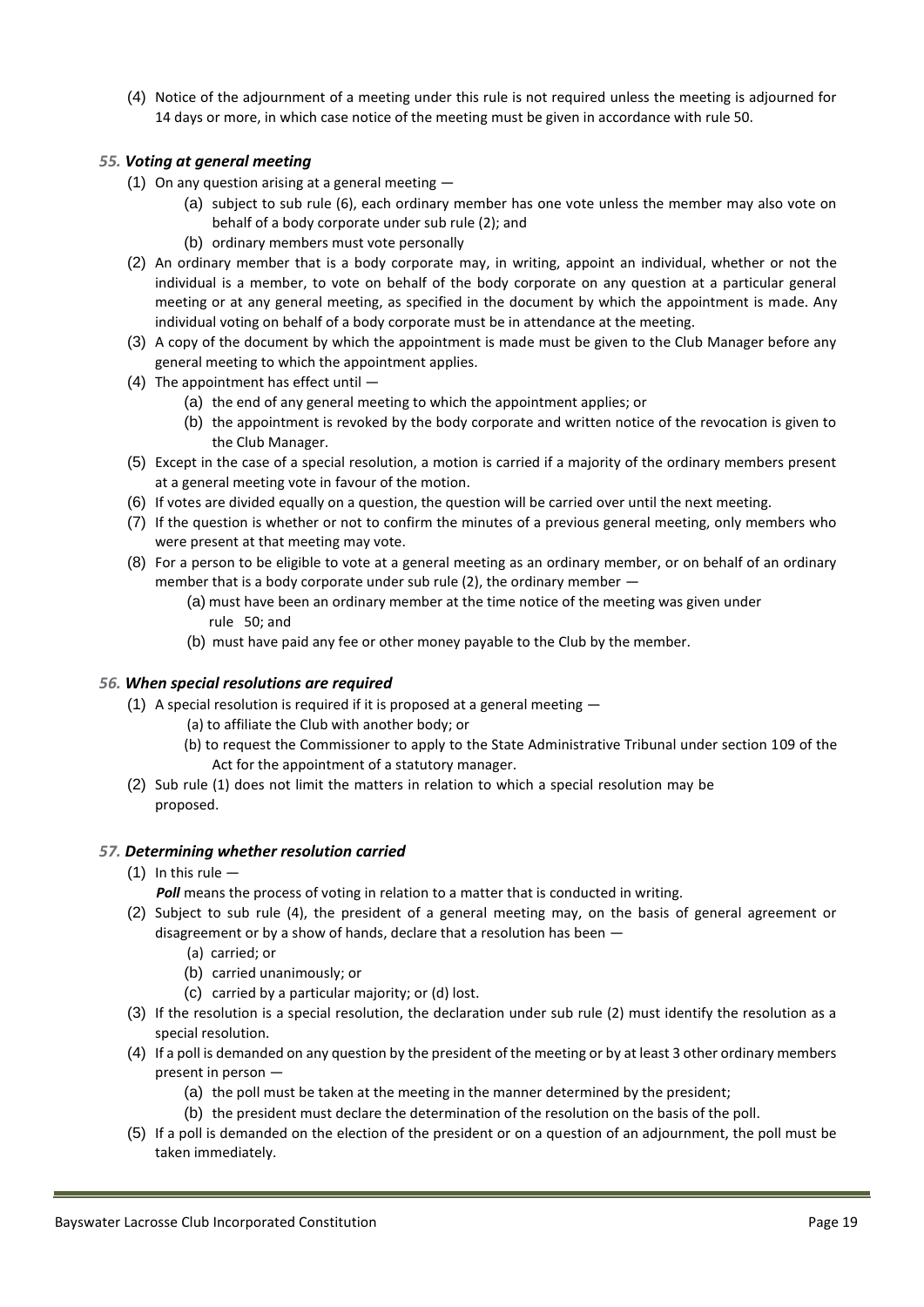- (6) If a poll is demanded on any other question, the poll must be taken before the close of the meeting at a time determined by the President.
- (7) A declaration under sub rule (2) or (4) must be entered in the minutes of the meeting, and the entry is, without proof of the voting in relation to the resolution, evidence of how the resolution was determined.

#### *58. Minutes of general meeting*

- (1) The club manager or a person authorised by the Board from time to time, must take and keep minutes of each general meeting.
- (2) The minutes must record the business considered at the meeting, any resolution on which a vote is taken and the result of the vote.
- (3) In addition, the minutes of each annual general meeting must record
	- (a) the names of the ordinary members attending the meeting; and
	- (b) the financial statements or financial report presented at the meeting, as referred to in rule 48(3)(b)(ii) or (iii); and
	- (c) any report of the review or auditor's report on the financial statements or financial report presented at the meeting, as referred to in rule 48(3)(b)(iv).
- (4) The minutes of a general meeting must be entered in the Club's minute book within 30 days after the meeting is held.
- (5) The president must ensure that the minutes of a general meeting are reviewed and signed as correct by  $-$ 
	- (a) the president of the meeting; or
	- (b) the president of the next general meeting.
- (6) When the minutes of a general meeting have been signed as correct they are, in the absence of evidence to the contrary, taken to be proof that —
	- (a) the meeting to which the minutes relate was duly convened and held; and
	- (b) the matters recorded as having taken place at the meeting took place as recorded; and (c) any election or appointment purportedly made at the meeting was validly made.

#### **PART 7 — FINANCIAL MATTERS**

#### *59. Source of funds*

The funds of the Club may be derived from annual subscriptions, donations, fund-raising activities, grants, interest and any other sources approved by the Board.

#### *60. Control of funds*

- (1) The Club must open an account in the name of the Club with a financial institution from which all expenditure of the Club is made and into which all funds received by the Club are deposited.
- (2) Subject to any restrictions imposed at a general meeting, the Board may approve expenditure on behalf of the Club.
- (3) The Board may authorise the Director of Finance to expend funds on behalf of the Club up to a specified limit without requiring approval from the Board for each item on which the funds are expended.
- (4) All cheques, drafts, bills of exchange, promissory notes and other negotiable instruments of the Club must be signed by —
	- (a) 2 Executive Board members, President and/or Director of Finance; or
	- (b) one Executive Board member and a person duly authorised by the Board.
- (5) All funds of the Club must be deposited into the Club's account within 5 working days after their receipt.
- (6) The Board has the approval of the members to borrow, mortgage, lease or otherwise acquire assets by entering into a standard credit contract, under normal, commercial credit terms up to a maximum of five thousand dollars (\$5,000) for any one item or single purpose.
- (7) The board will be required to hold a General Meeting or Special General Meeting to discuss and receive, by vote on a majority approval from its eligible voting members, any borrowing arrangements that would result in the Club entering into any individual credit contract greater than \$5,000.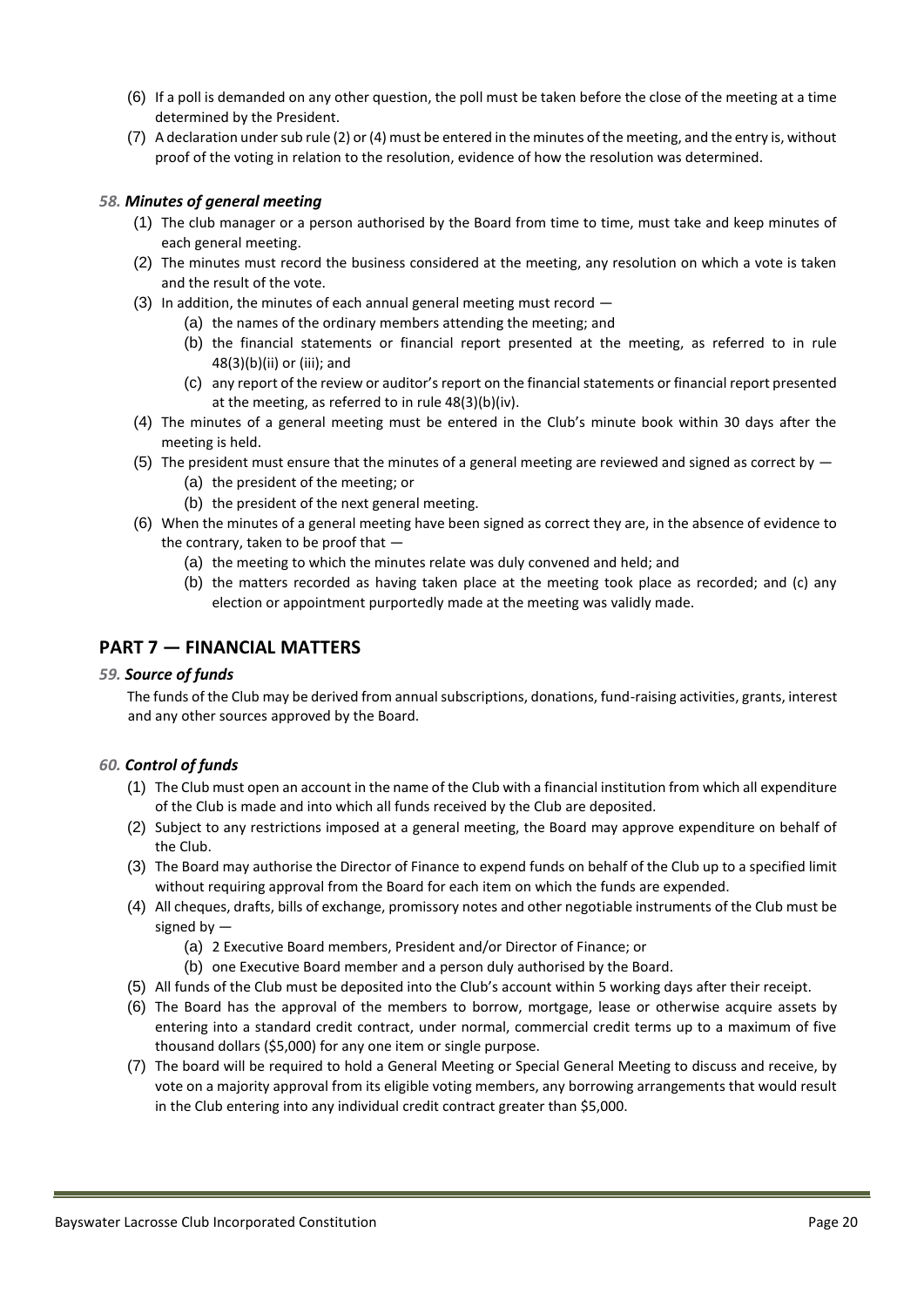#### *61. Financial statements and financial reports*

- (1) For each financial year, the Board must ensure that the requirements imposed on the Club under Part 5 of the Act relating to the financial statements or financial reports of the Club are met.
- (2) Without limiting sub rule (1), those requirements include
	- (a) if the Club is a tier 1 Club, the preparation of the financial statements; and
	- (b) if the Club is a tier 2 Club or tier 3 Club, the preparation of the financial report; and
	- (c) if required, the review or auditing of the financial statements or financial report, as applicable; and
	- (d) the presentation to the annual general meeting of the financial statements or financial report, as applicable; and
	- (e) if required, the presentation to the annual general meeting of the copy of the report of the review or auditor's report, as applicable, on the financial statements or financial report.

## **PART 8 — GENERAL MATTERS**

#### *62. By-laws*

- (1) The Club may, by resolution at a general meeting, make, amend or revoke by-laws.
- $(2)$  By-laws may  $-$ 
	- (a) provide for the rights and obligations that apply to any classes of membership approved under rule 5(2)
	- (b) impose restrictions on the Board's powers, including the power to dispose of the Club's assets; and
	- (c) impose requirements relating to the financial reporting and financial accountability of the Club and the auditing of the Club's accounts; and
	- (d) provide for any other matter the Club considers necessary or convenient to be dealt with in the bylaws.
- (3) A by-law is of no effect to the extent that it is inconsistent with the Act, the regulations or these rules.
- (4) Without limiting sub rule (3), a by-law made for the purposes of sub rule (2) (c) may only impose requirements on the Club that are additional to, and do not restrict, a requirement imposed on the Club under Part 5 of the Act.
- (5) At the request of a member, the Club must make a copy of the by-laws available for inspection by the member.

#### *63. Executing documents and common seal*

- (1) The Club may execute a document without using a common seal if the document is signed by  $-$ 
	- (a) 2 Board members, President & Vice President; or
		- (b) one Board member and a person authorised by the Board.
- (2) If the Club has a common seal
	- (a) the name of the Club must appear in legible characters on the common seal; and
	- (b) a document may only be sealed with the common seal by the authority of the Board and in the presence of —
		- (i) 2 Board members; or
		- (ii) one Board member and a person authorised by the Board, and each of them is to sign the document to attest that the document was sealed in their presence.
- (3) The Club Manager must make a written record of each use of the common seal.
- (4) The common seal must be kept in the custody of the Club Manager, President or another Board member authorised by the Board.

#### *64. Giving notices to members*

- $(1)$  In this rule  $-$ 
	- *Recorded means* recorded in the register of members.
- (2) A notice or other document that is to be given to a member under these rules is taken not to have been given to the member unless it is in writing and —
	- (a) delivered by hand to the recorded address of the member; or
	- (b) sent by prepaid post to the recorded postal address of the member; or
	- (c) sent by email or electronic transmission to an appropriate recorded number or recorded electronic address of the member.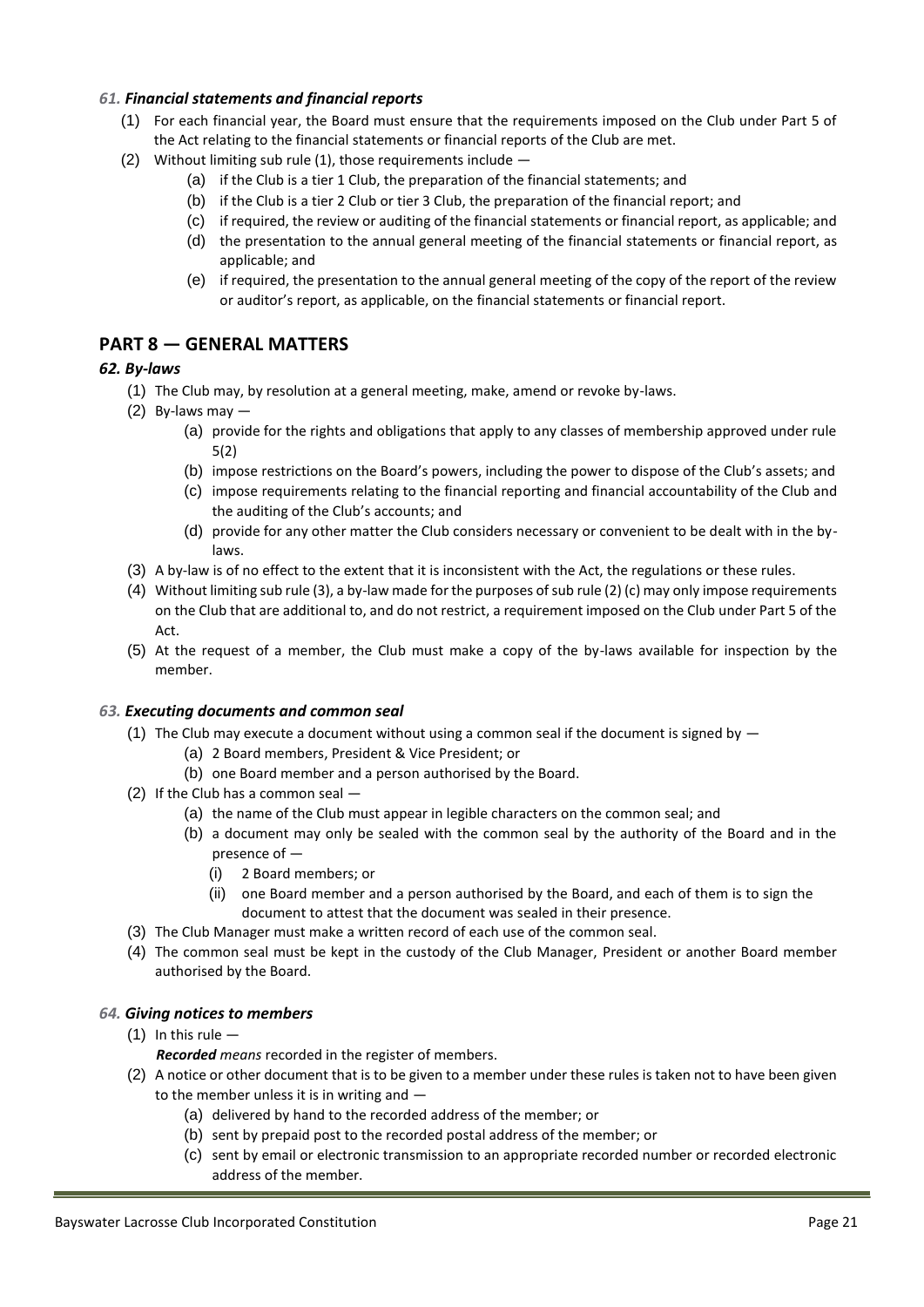#### *65. Custody of books and securities*

- (1) Subject to sub rule (2), the books and any securities of the Club must be kept in the Club Manager's custody or under the Club Manager's control.
- (2) The financial records and, as applicable, the financial statements or financial reports of the Club must be kept in the Director of Finance's custody or under the Director of Finance's control.
- (3) Sub rules (1) and (2) have effect except as otherwise decided by the Board.
- (4) The books of the Club must be retained for at least 7 years.

#### *66. Record of office holders*

The Club must maintain a record of —

- (1) the names and addresses of the persons who are members of its management Board; or hold other offices of the Club provided for by its rules;
- (2) the name and address of any person who is authorised to use the common seal of the Club (if it has a common seal); and (3) the name and address of any person who is appointed or acts as trustee on behalf of the Club.
- (3) Under section 58 of the Act the Club must, upon the request of a member of the Club, make available the record for the inspection of the member. The member may make a copy of or take an extract from the record but does not have a right to remove the record for that purpose.

#### *67. Inspection of records and documents*

- (1) Sub rule (2) applies to a member who wants to inspect  $-$ 
	- (a) the register of members under section 54(1) of the Act; or
	- (b) the record of the names and addresses of Board members, and other persons authorised to act on behalf of the Club, under section 58(3) of the Act; or (c) any other record or document of the Club.
- (2) The member must contact the Club Manager to make the necessary arrangements for the inspection.
- (3) The inspection must be free of charge.
- (4) If the member wants to inspect a document that records the minutes of a Board meeting, the right to inspect that document is subject to any decision the Board has made about minutes of Board meetings generally, or the minutes of a specific Board meeting, being available for inspection by members.
- (5) The member may make a copy of or take an extract from a record or document referred to in sub rule (1) (c) but does not have a right to remove the record or document for that purpose.

#### Note for this sub rule:

Sections 54(2) and 58(4) of the Act provide for the making of copies of, or the taking of extracts from, the register referred to in sub rule (1)(a) and the record referred to in sub rule (1)(b).

The member must not use or disclose information in a record or document referred to in sub rule (1)(c) except for a purpose —

- (a) that is directly connected with the affairs of the Club; or
- (b) that is related to complying with a requirement of the Act.

#### *68. Publication by Board members of statements about Club business prohibited*

A Board member must not publish, or cause to be published, any statement about the business conducted by the Club at a general meeting or Board meeting unless —

- (a) the Board member has been authorised to do so at a Board meeting; and
- (b) the authority given to the Board member has been recorded in the minutes of the Board meeting at which it was given.